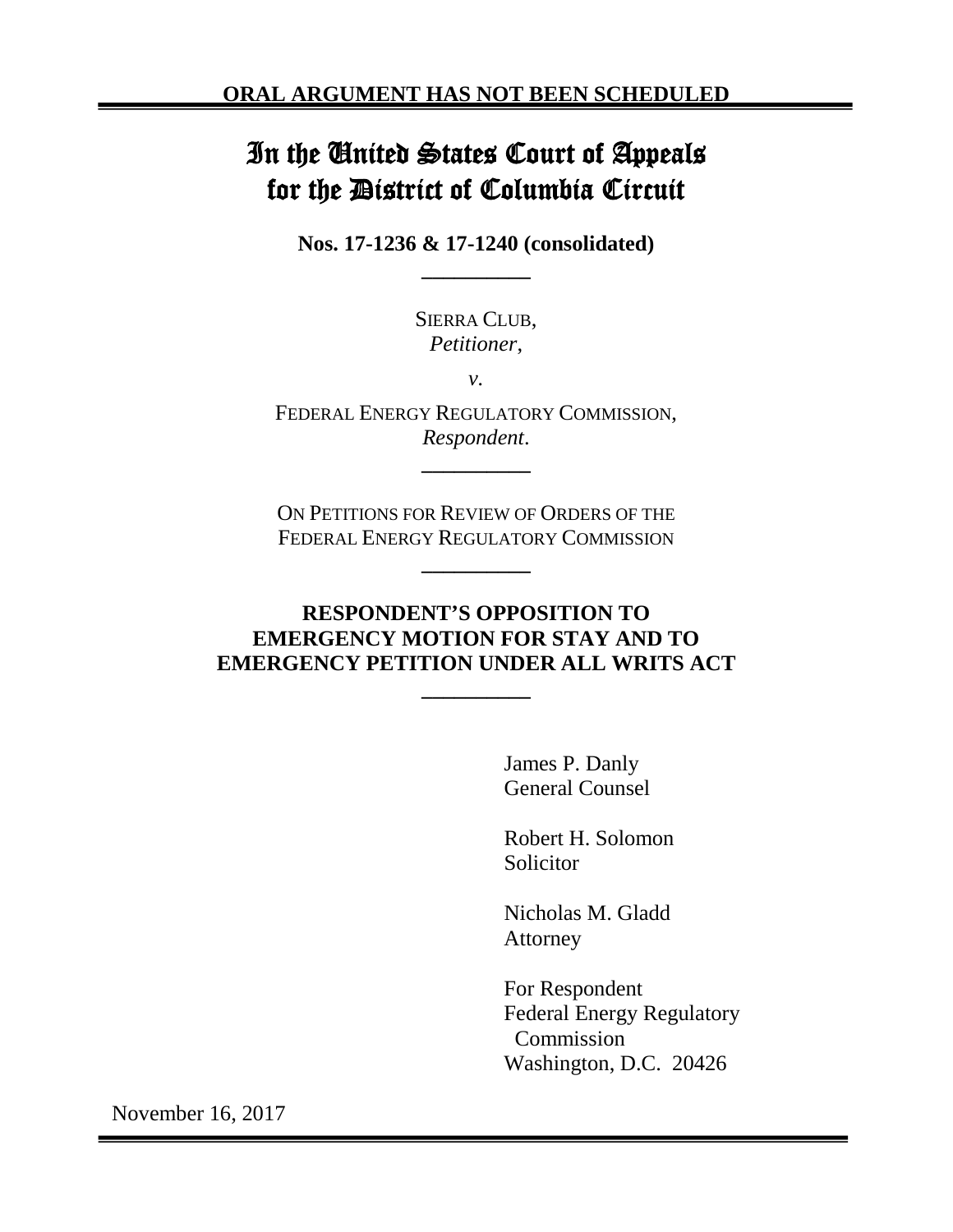# **TABLE OF CONTENTS**

| $\mathbf{I}$ . | Sierra Club Seeks Extraordinary Relief From A Non-Final FERC     |                                                      |  |
|----------------|------------------------------------------------------------------|------------------------------------------------------|--|
| II.            | Sierra Club Cannot Show A Likelihood Of Success On The Merits 12 |                                                      |  |
|                | A.                                                               | The Commission Reasonably Determined That There Is A |  |
|                | <b>B.</b>                                                        | The Commission Reasonably Considered Alternatives To |  |
|                | $\mathcal{C}$ .                                                  | The Commission Reasonably Assessed The Project's     |  |
| Ш.             | Sierra Club Has Not Established An Irreparable Injury 19         |                                                      |  |
| IV.            |                                                                  |                                                      |  |
| V.             |                                                                  |                                                      |  |
|                |                                                                  |                                                      |  |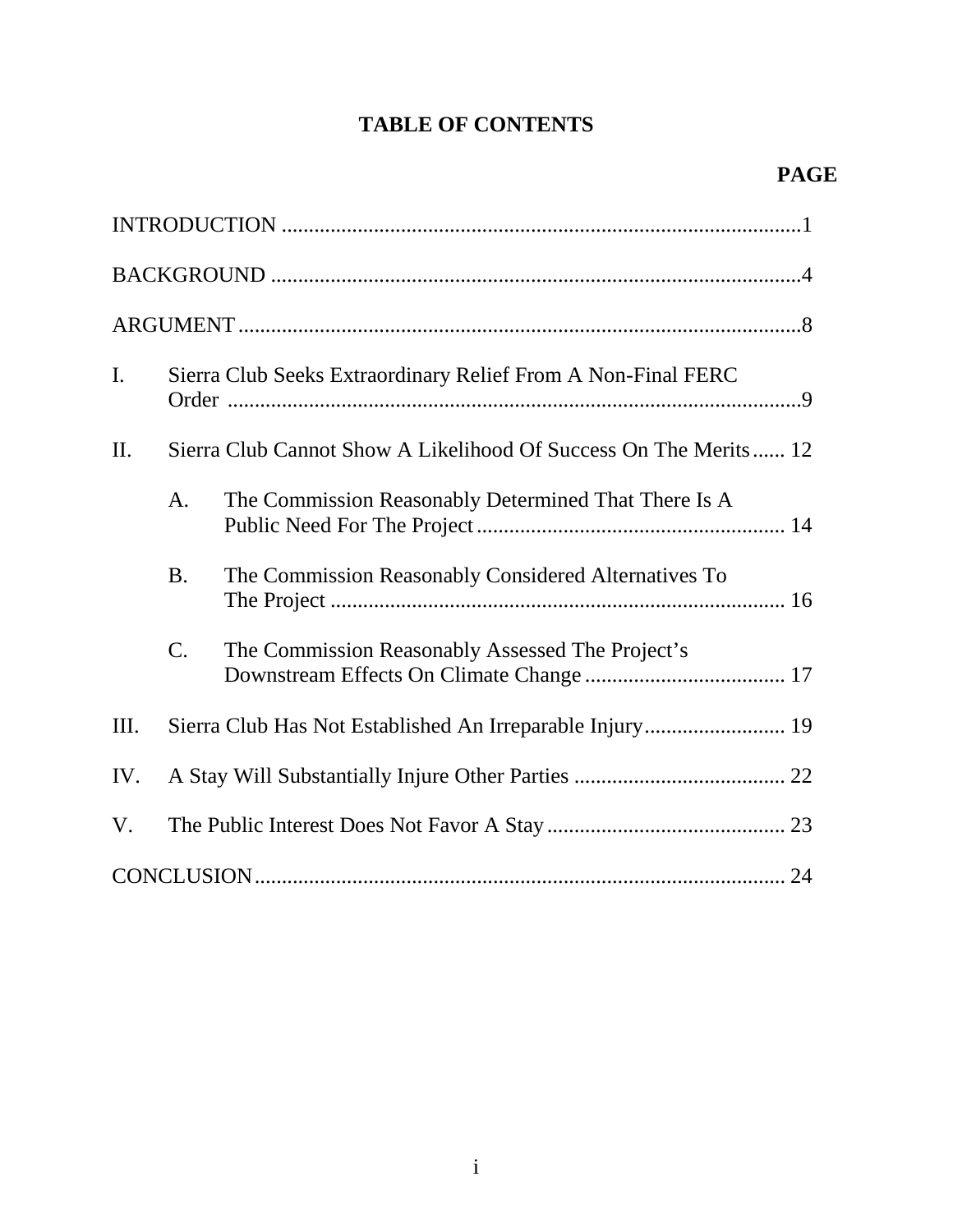| <b>COURT CASES:</b>                                 | <b>PAGE</b> |
|-----------------------------------------------------|-------------|
| 3883 Conn. LLC v. Dist. of Columbia,                |             |
| Adorers of the Blood of Christ, et al. v. FERC,     |             |
| Allegheny Defense Project, et al. v. FERC,          |             |
| Bennett v. Spear,                                   |             |
| California Co. v. FPC,                              |             |
| Catskill Mountainkeeper, et al. v. FERC,            |             |
| City of Boston, et al. v. FERC,                     |             |
| City of Glendale, Cal. v. FERC,                     |             |
| Clifton Power Corp. v. FERC,                        |             |
| Columbia Gas Transmission Corp. v. FERC,            |             |
| Coal. for Resp. Growth & Res. Conservation v. FERC, |             |
| Cuomo v. NRC,                                       |             |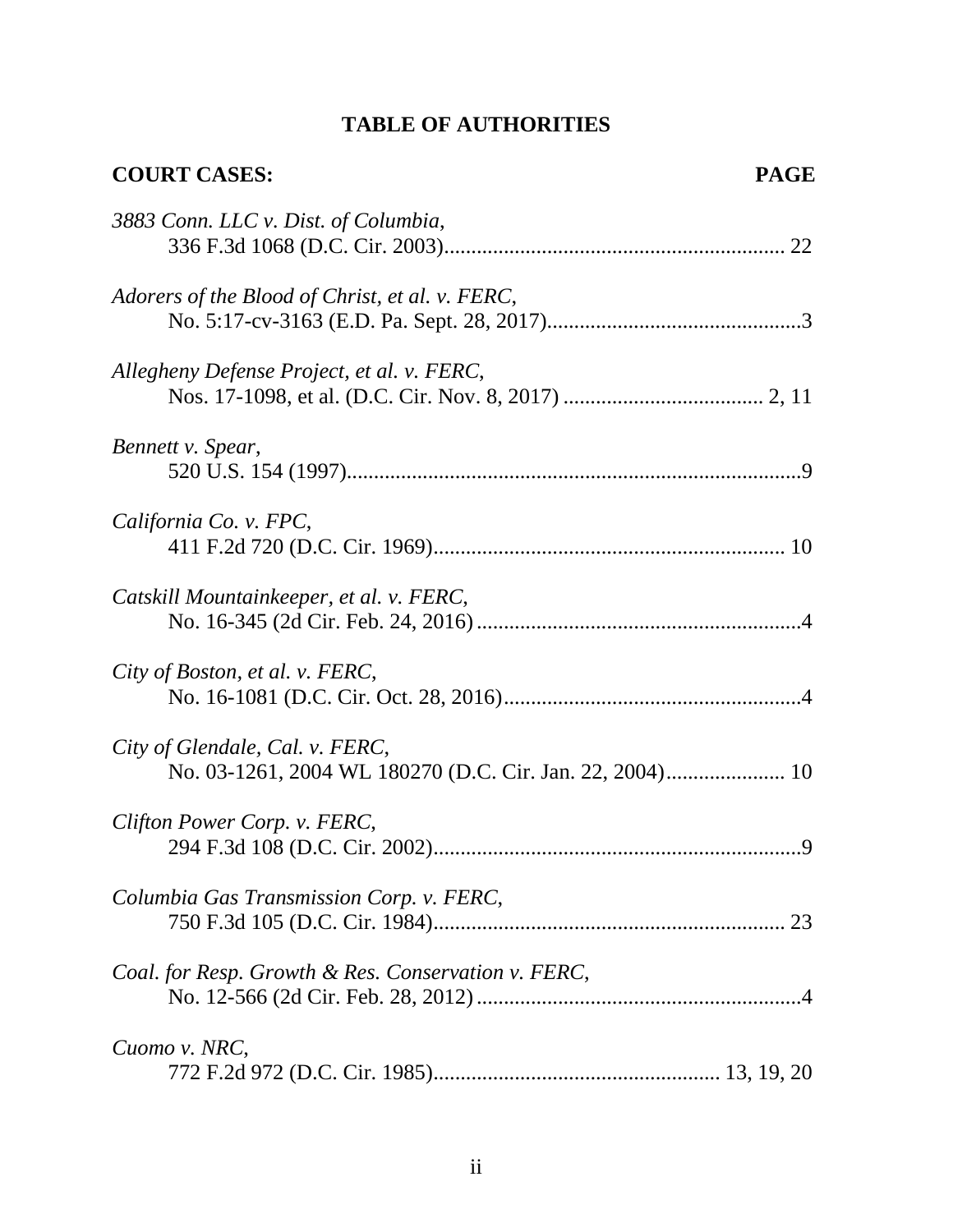| <b>COURT CASES:</b>                                   | <b>PAGE</b> |
|-------------------------------------------------------|-------------|
| Del. Riverkeeper Network,                             |             |
| Del. Riverkeeper Network v. FERC,                     |             |
| EarthReports v. FERC,                                 |             |
| EarthReports, Inc. v. FERC,                           |             |
| Feighner v, FERC,                                     |             |
| Gen. Am. Oil Co. v. FPC,                              |             |
| In re Clean Air Council,                              |             |
| In re Del. Riverkeeper Network,                       |             |
| In re GTE Service Corp.,                              |             |
| In re Minisink Residents for Envt'l Pres. and Safety, |             |
| In re Stop the Pipeline,                              |             |
| Kokajko v. FERC,                                      |             |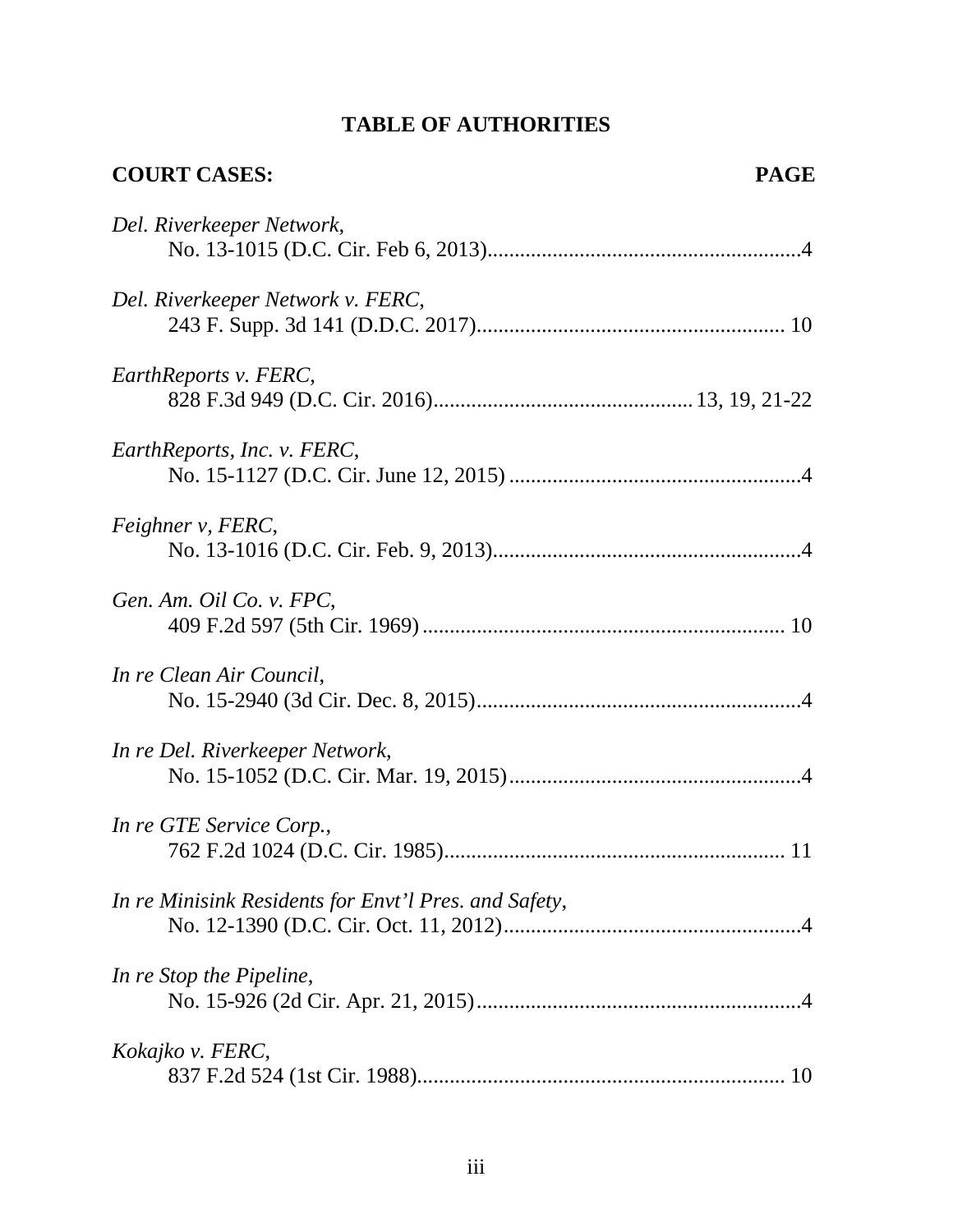| <b>COURT CASES:</b>                                      | <b>PAGE</b> |
|----------------------------------------------------------|-------------|
| Marsh v. Or. Nat. Res. Council,                          |             |
| Minisink Residents for Envt'l Pres. and Safety v. FERC,  |             |
| Munaf v. Geren,                                          |             |
| Myersville Citizens For A Rural Community, Inc. v. FERC, |             |
| N. Atl. Westbound Freight Ass'n v. Fed. Mar. Comm'n,     |             |
| Nken v. Holder,                                          |             |
| Papago Tribal Utility Auth. v. FERC,                     |             |
| Penn. Bureau of Corr. v. U.S. Marshals Serv.,            |             |
| Pub. Citizen, Inc. v. FERC,                              |             |
| Reynolds Metals Co. v. FERC,                             |             |
| Schlagenhauf v. Holder,                                  |             |
| Sherley v. Sebelius,                                     |             |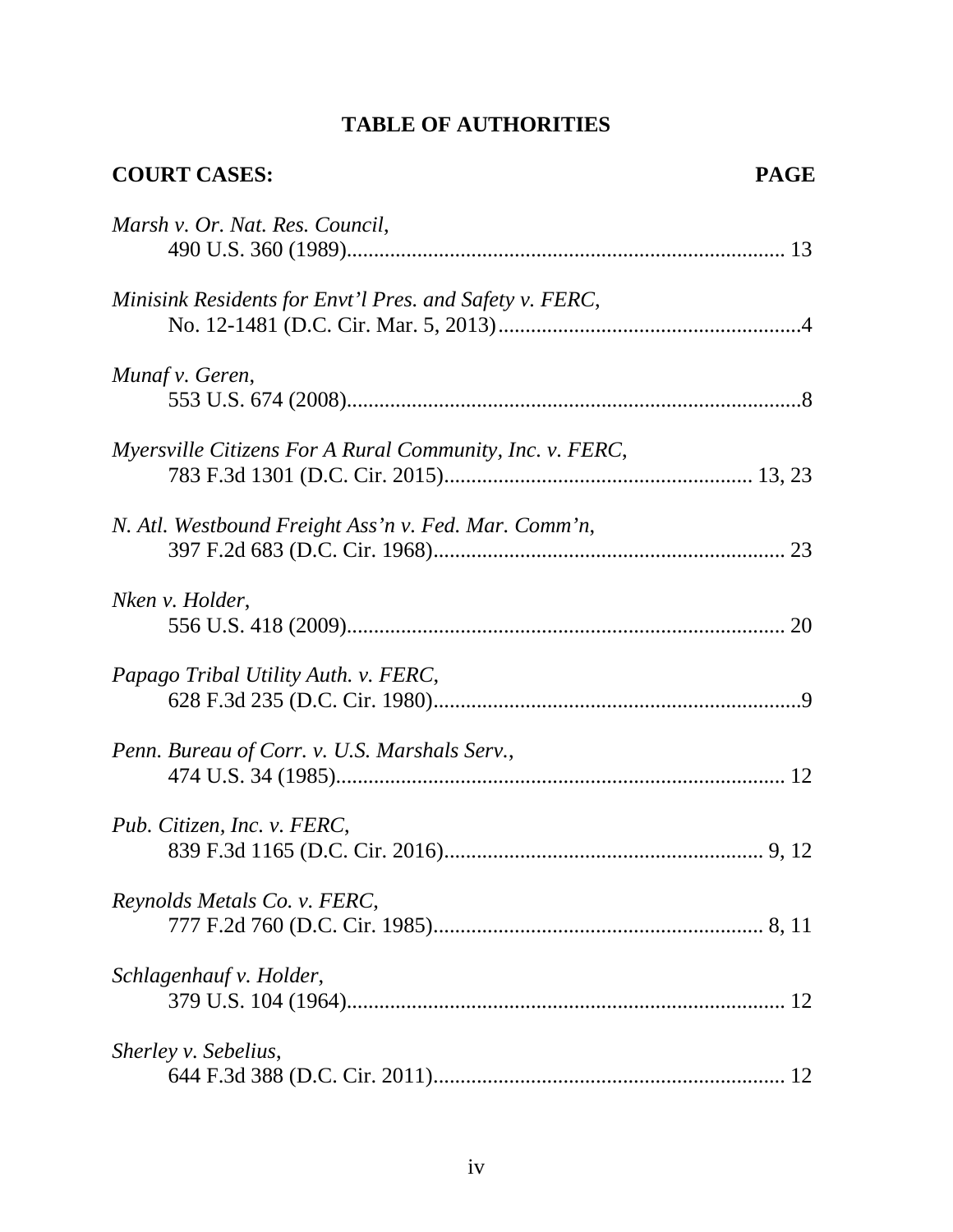| <b>COURT CASES:</b><br><b>PAGE</b>                                                      |  |
|-----------------------------------------------------------------------------------------|--|
| Sierra Club, et al. v. FERC,                                                            |  |
| Sierra Club v. FERC,                                                                    |  |
| Summit Lake Paiute Indian Tribe and Defenders of Wildlife v. FERC,                      |  |
| Telecomms. Research and Action Ctr. v. FCC,                                             |  |
| Town of Dedham v. FERC,<br>No. 1:15-cv-12352, 2015 WL 4274884 (D. Mass. July 15, 2015)4 |  |
| Transwestern Pipeline Co. v. FERC,                                                      |  |
| Va. Petroleum Jobbers Ass'n v. FPC,                                                     |  |
| Wash. Metro. Area Transit Comm'n v. Holiday Tours, Inc.,                                |  |
| Winter v. Natural Res. Def. Council, Inc.,                                              |  |
| Wis. Gas Co. v. FERC,                                                                   |  |
| <b>ADMINISTRATIVE CASES:</b>                                                            |  |
| Constitution Pipeline Co. LLC,<br>19                                                    |  |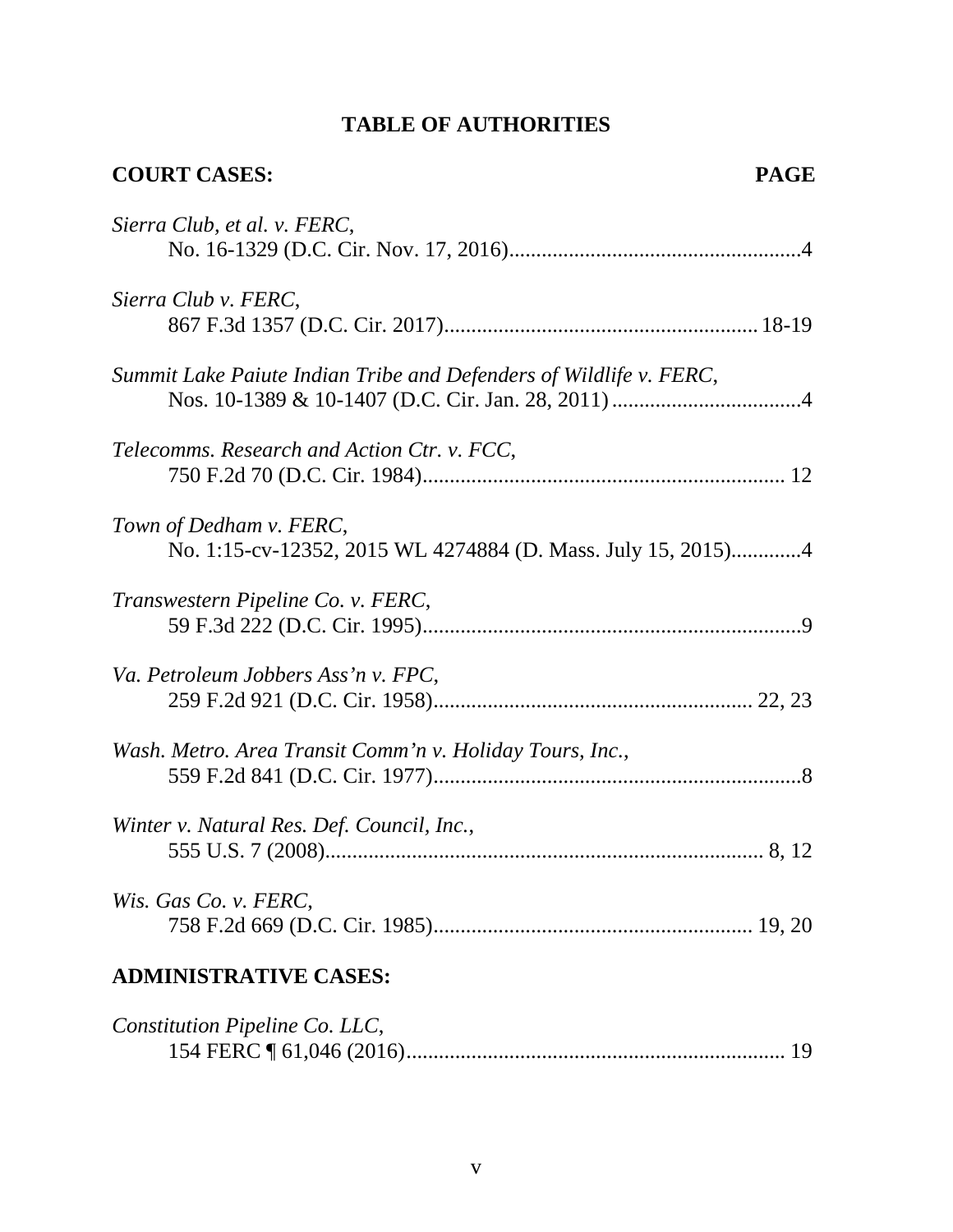| <b>ADMINISTRATIVE CASES:</b>              | <b>PAGE</b>        |
|-------------------------------------------|--------------------|
| NEXUS Gas Transmission, LLC,              | 17, 19, 21, 22, 23 |
| NEXUS Gas Transmission, LLC,              |                    |
| <b>STATUTES:</b>                          |                    |
| National Environmental Policy Act of 1969 |                    |
|                                           |                    |
| <b>Natural Gas Act</b>                    |                    |
|                                           |                    |
|                                           |                    |
|                                           |                    |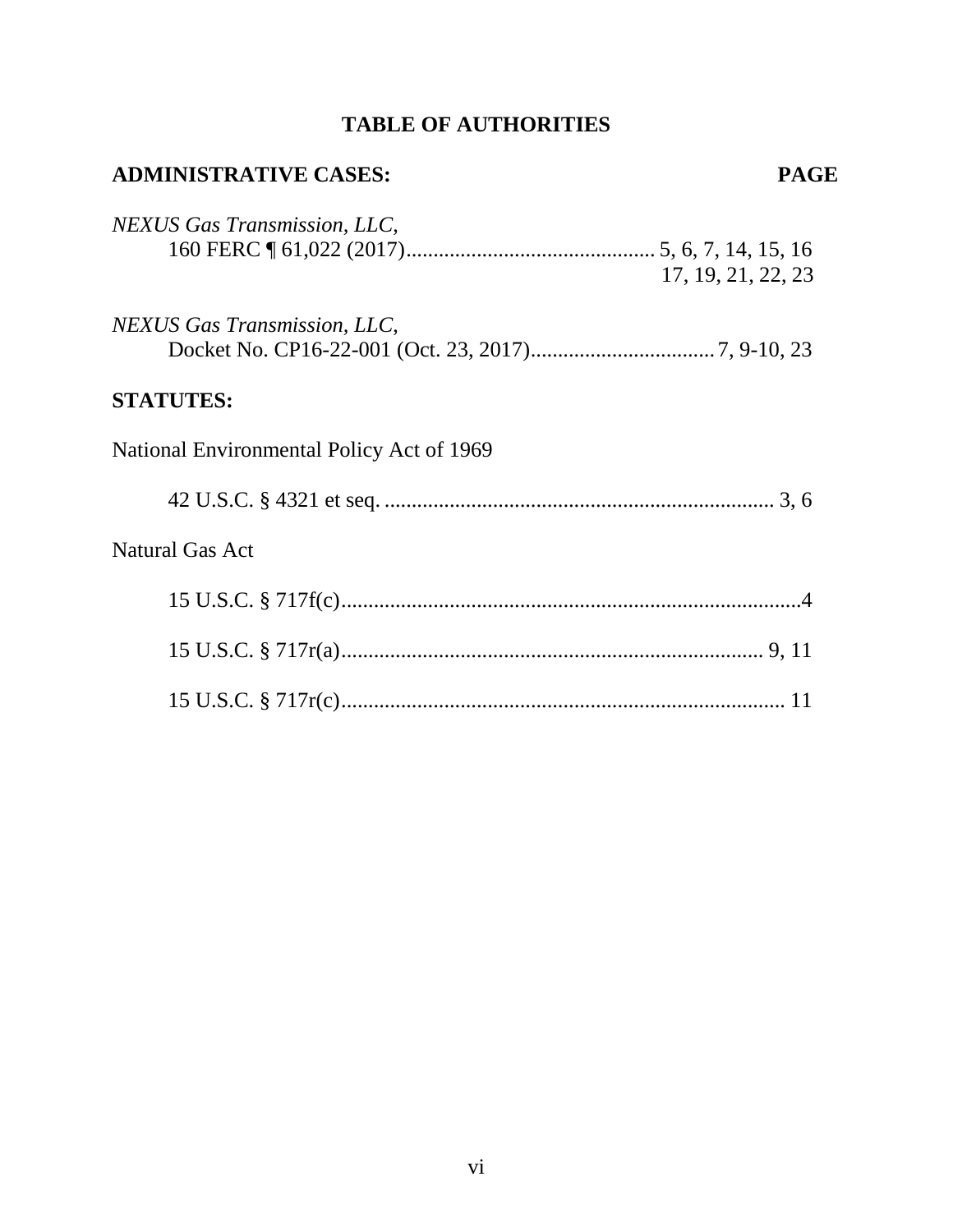# **GLOSSARY**

| Certificate Order                        | NEXUS Gas Transmission, LLC, 160 FERC 161,022 (Aug.<br>25, 2017)                                            |
|------------------------------------------|-------------------------------------------------------------------------------------------------------------|
| Commission or<br><b>FERC</b>             | <b>Federal Energy Regulatory Commission</b>                                                                 |
| Environmental<br><b>Statement or EIS</b> | Final environmental impact statement issued for the NEXUS<br>pipeline project proposal                      |
| Mot.                                     | Movant-Petitioner Sierra Club Motion for Emergency Stay,<br>filed on Nov. 13, 2017                          |
| <b>NEPA</b>                              | National Environmental Policy Act of 1969, 42 U.S.C.<br>$\S$ \$ 4321, <i>et seq.</i>                        |
| <b>NEXUS</b>                             | <b>NEXUS</b> Gas Transmission, LLC                                                                          |
| P                                        | The internal paragraph number within a FERC order                                                           |
| Pet.                                     | Movant-Petitioner Sierra Club Emergency Petition for Writ<br>Staying the FERC Order, filed on Nov. 13, 2017 |
| Project                                  | NEXUS pipeline project                                                                                      |
| <b>Tolling Order</b>                     | NEXUS Gas Transmission, LLC, Docket No. CP16-22-001<br>(Oct. 23, 2017)                                      |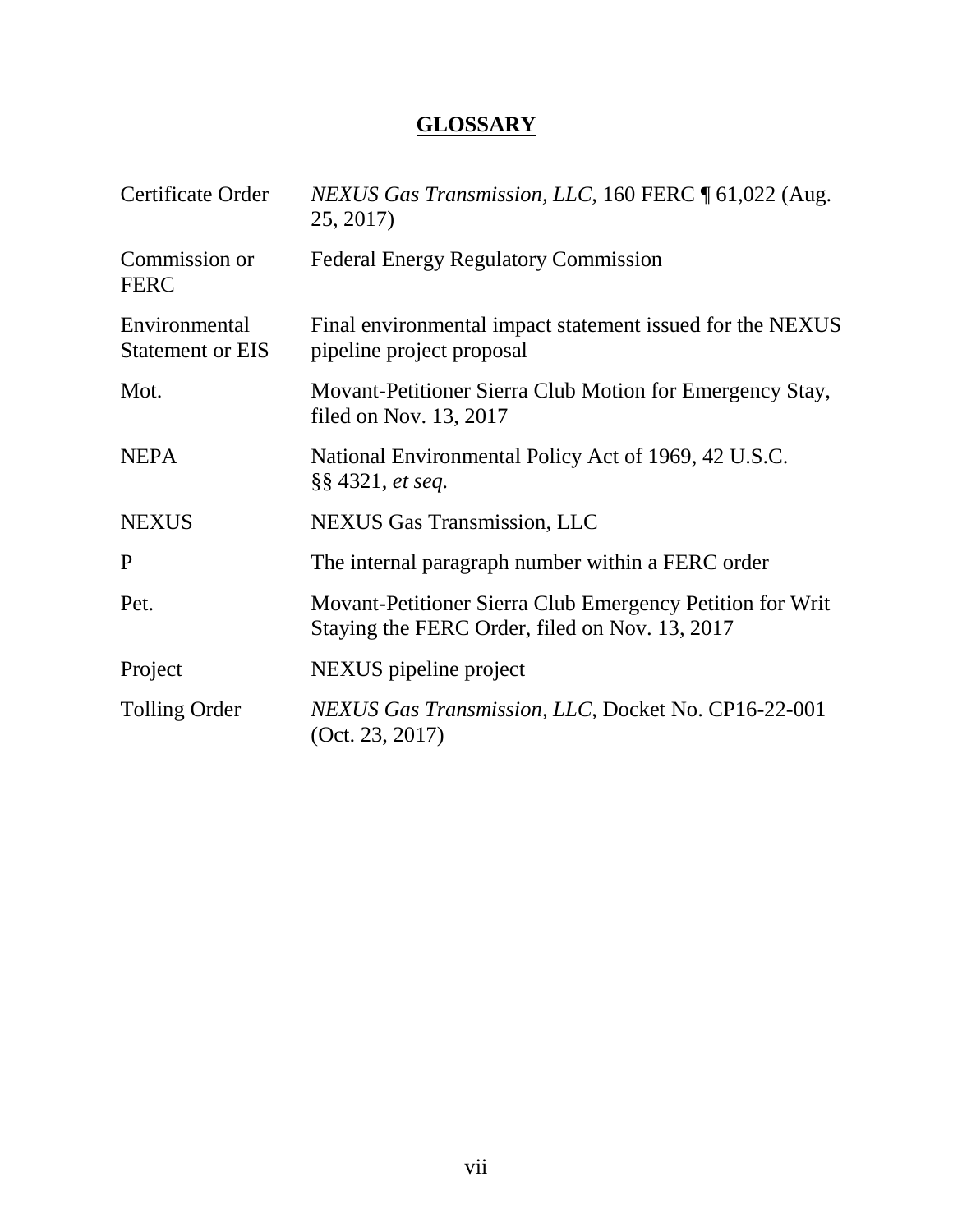# In the United States Court of Appeals for the District of Columbia Circuit

**Nos. 17-1236 & 17-1240 (consolidated) \_\_\_\_\_\_\_\_\_\_**

> SIERRA CLUB, *Petitioner*,

> > *v.*

FEDERAL ENERGY REGULATORY COMMISSION, *Respondent*.

**\_\_\_\_\_\_\_\_\_\_**

ON PETITIONS FOR REVIEW OF ORDERS OF THE FEDERAL ENERGY REGULATORY COMMISSION

**\_\_\_\_\_\_\_\_\_\_**

## **RESPONDENT'S OPPOSITION TO EMERGENCY MOTION FOR STAY AND TO EMERGENCY PETITION UNDER ALL WRITS ACT**

**\_\_\_\_\_\_\_\_\_\_**

#### **INTRODUCTION**

Movant-Petitioner Sierra Club asks this Court for the extraordinary remedy

of indefinitely delaying the NEXUS pipeline project ("Project"). But Sierra Club

fails to establish extraordinary circumstances justifying such a request. Indeed,

Sierra Club makes its request a mere five days after the Court denied Sierra Club's

substantially similar request, filed by the same organization (Appalachian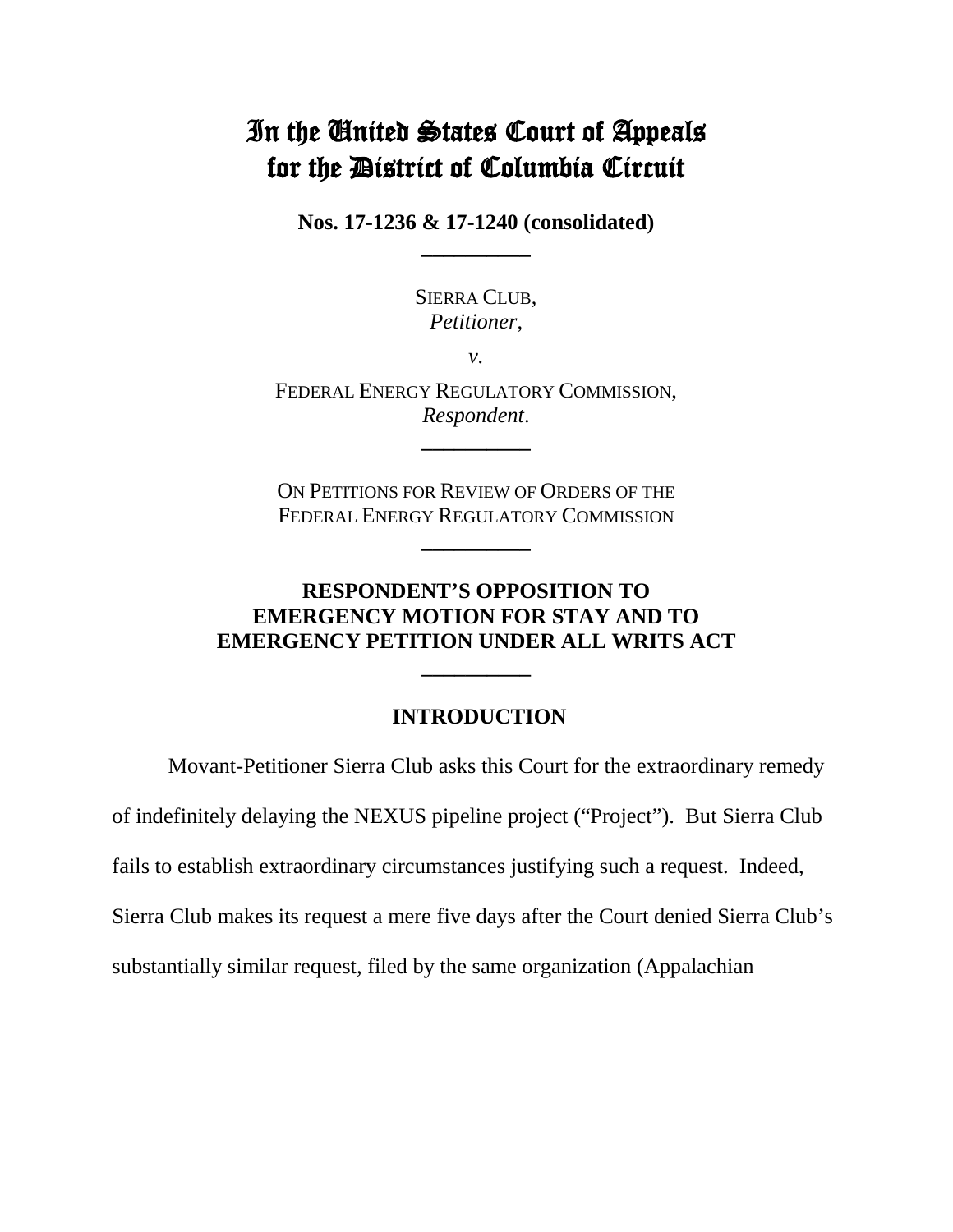Mountain Advocates) on behalf of Sierra Club, to stay a different pipeline proceeding.**[1](#page-9-0)**

The Federal Energy Regulatory Commission ("FERC" or "Commission") recently granted a certificate of public convenience and necessity to the NEXUS Project; requests for rehearing of the Commission's certificate decision are pending. The Project is an interstate natural gas pipeline that the Commission has determined, in its expert judgment and after thorough consideration and balancing of competing values, is in the public interest.

Sierra Club's emergency plea ignores one-half of the Commission's public interest balance—whether the need for, and benefits from, the Project outweigh potential adverse impacts. The Commission found substantial benefits from consumer access to new sources of natural gas in Ohio and Michigan.

As to the other half of the balance, Sierra Club ignores an array of mitigation measures designed to minimize, if not eliminate, environmental impacts. The Commission considered all views (including those of Sierra Club) in its Certificate Order and in its comprehensive environmental impact statement for the Project that informed that order, consistent with its responsibilities under the Natural Gas Act

<span id="page-9-0"></span> <sup>1</sup> *See Allegheny Defense Project, et al.*, Nos. 17-1098, *et al.* (D.C. Cir. Nov. 8, 2017) (denying motion for stay of Atlantic Sunrise pipeline proceeding) (Sierra Club was one of several movants).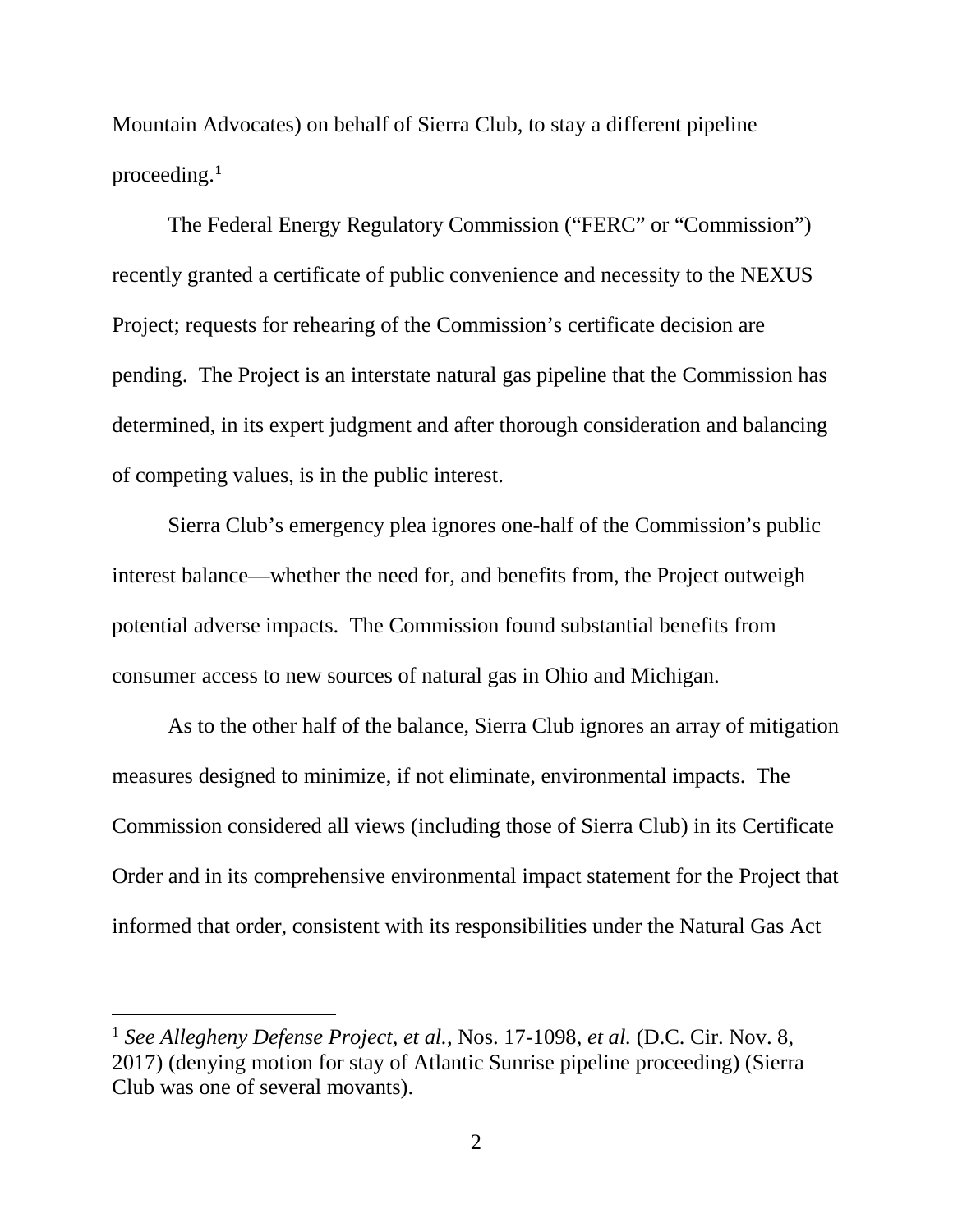and the National Environmental Policy Act of 1969 (NEPA). The Commission is, as it must be under the statutes it administers, sensitive to all perspectives, whether economic or environmental in nature. The Commission was particularly sensitive to environmental concerns here, as evidenced by its lengthy and comprehensive Environmental Impact Statement. To the extent that Sierra Club and other parties believe that the Commission has been insensitive or inattentive to their concerns, they can request—and have requested—agency rehearing, as contemplated by the Natural Gas Act; the agency has not yet made a final decision.

The requested stay would upset the Commission's public interest balance and imperil the Project. Accordingly, it must be denied. This and other courts have repeatedly rejected similar efforts to halt the effectiveness of the Commission's natural gas infrastructure decisions prior to judicial review on the merits. In fact, in the past six years, courts have denied all 16 emergency requests for stays of the effectiveness of Commission natural gas certificate orders, including:

- *Allegheny Defense Project, et al. v. FERC*, No. 17-1098 (D.C. Cir. Nov. 8, 2017) (denying stay of pipeline construction based upon a challenge to FERC's analysis of indirect impacts);
- *Adorers of the Blood of Christ, et al. v. FERC*, No. 5:17-cv-3163 (E.D. Pa. Sept. 28, 2017) (denying preliminary injunction to stop pipeline construction and operation), *on appeal*, No. 17-3163 (3d Cir. Oct. 13, 2017) (denying injunction pending appeal);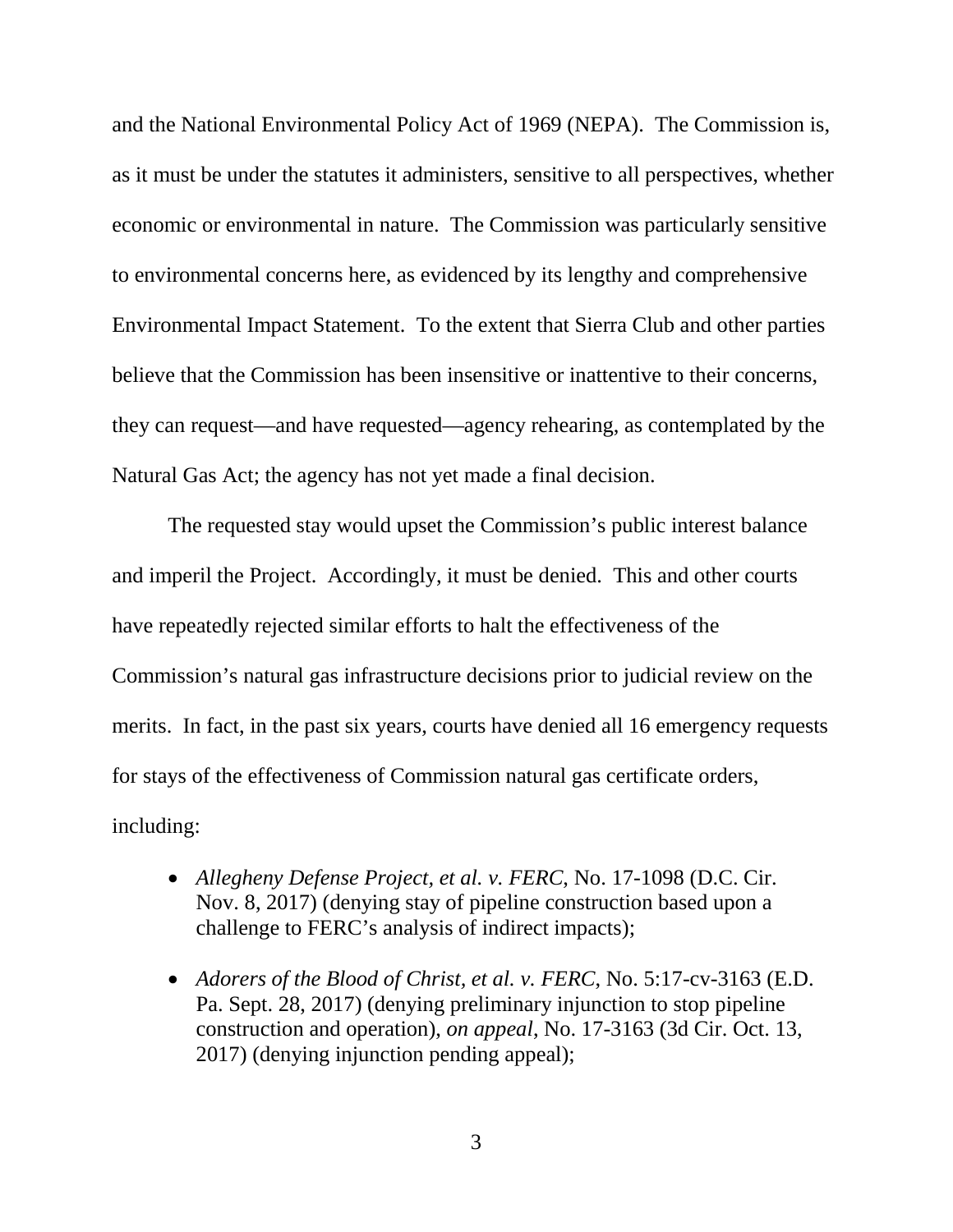- *Sierra Club, et al. v. FERC*, No. 16-1329 (D.C. Cir. Nov. 17, 2016) (denying stay of pipeline construction based upon a challenge to FERC's indirect impacts analysis); and
- *City of Boston, et al. v. FERC*, No. 16-1081 (D.C. Cir. Oct. 28, 2016) (denying stay of pipeline in-service date based upon a challenge, in part, to FERC's cumulative impacts analysis). $<sup>2</sup>$  $<sup>2</sup>$  $<sup>2</sup>$ </sup>

Sierra Club has not presented any legitimate reason why this Court should reach a different decision here.

## **BACKGROUND**

This case concerns the Commission's issuance of three conditional

certificates of "public convenience and necessity" under section 7(c) of the Natural

Gas Act, 15 U.S.C. § 717f(c). One certificate authorized NEXUS Gas

Transmission, LLC ("NEXUS") to build and operate the NEXUS pipeline project;

another certificate authorized Texas Eastern Transmission, LP to expand its

<span id="page-11-0"></span> $\frac{1}{2}$  $2 \text{ The other twelve court orders denying stays of FERC natural gas infrastructure}$ orders are: *Catskill Mountainkeeper, et al. v. FERC*, No. 16-345 (2d Cir. Feb. 24, 2016); *In re Clean Air Council*, No. 15-2940 (3d Cir. Dec. 8, 2015); *Town of Dedham v. FERC*, No. 1:15-cv-12352, 2015 WL 4274884 (D. Mass. July 15, 2015); *EarthReports, Inc. v. FERC*, No. 15-1127 (D.C. Cir. June 12, 2015); *In re Stop the Pipeline*, No. 15-926 (2d Cir. Apr. 21, 2015); *In re Del. Riverkeeper Network*, No. 15-1052 (D.C. Cir. Mar. 19, 2015); *Minisink Residents for Envt'l Pres. and Safety v. FERC*, No. 12-1481 (D.C. Cir. Mar. 5, 2013); *Feighner v. FERC*, No. 13-1016 (D.C. Cir. Feb. 9, 2013); *Del. Riverkeeper Network v. FERC*, No. 13-1015 (D.C. Cir. Feb. 6, 2013); *In re Minisink Residents for Envt'l Pres. and Safety*, No. 12-1390 (D.C. Cir. Oct. 11, 2012); *Coal. for Resp. Growth & Res. Conservation v. FERC*, No. 12-566 (2d Cir. Feb. 28, 2012); and *Summit Lake Paiute Indian Tribe and Defenders of Wildlife v. FERC*, Nos. 10-1389 & 10-1407 (D.C. Cir. Jan. 28, 2011 & Feb. 22, 2011).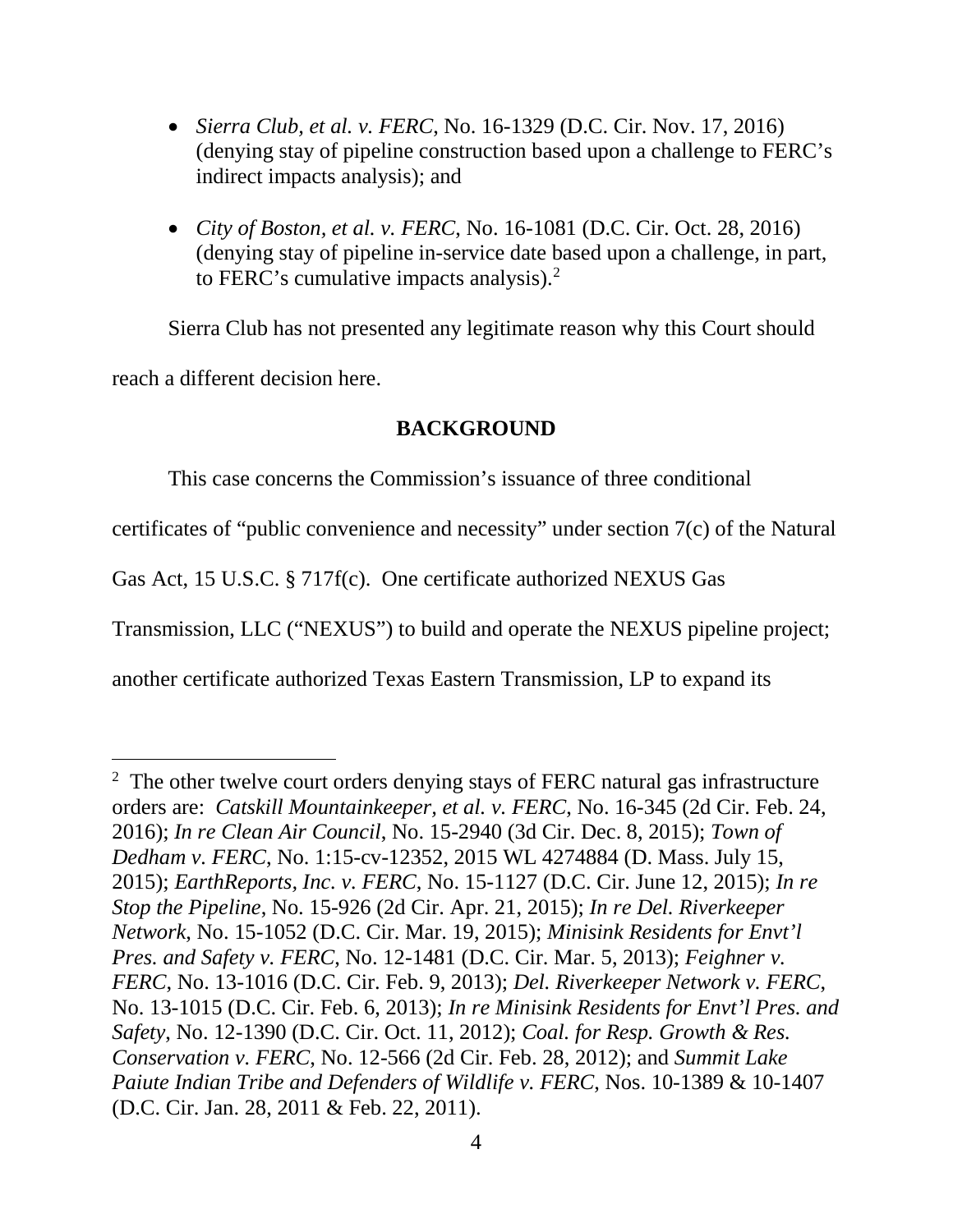existing system in Pennsylvania and Ohio and interconnect with the NEXUS pipeline project; and the third certificate authorized DTE Gas Co. to expand its existing system and lease some of its pipeline capacity to NEXUS. *See NEXUS Gas Transmission, LLC, 160 FERC*  $\parallel$  61,022, PP 1-3, 5 ("Certificate Order"), *reh'g pending*. Sierra Club's petition and emergency motion for stay challenge only the conditional certificate granted to NEXUS.

The challenged certificate order authorizes NEXUS, upon satisfying necessary environmental conditions, to construct new facilities to transport, in total, approximately 1.5 million dekatherms of natural gas per day from the Appalachian Basin to Ohio and Michigan—including to markets along the NEXUS pipeline system. *See id*. PP 1, 6-10; EIS 1-3. The Project also will connect with existing pipeline facilities in Michigan that will allow natural gas to be transported to the Dawn Hub in Ontario, Canada. *See* Certificate Order PP 1, 9, 22.

The Commission balanced the public benefits of the Project against potential adverse consequences. *See* Certificate Order PP 33-34. The Commission found evidence of public need for the Project based on "growing demand" for natural gas in the region. *See id.* PP 37-38. NEXUS entered into long-term agreements for firm service with eight shippers to use close to 60 percent of the Project's total capacity. *See id*. P 41. NEXUS also explained that many new natural gas-fired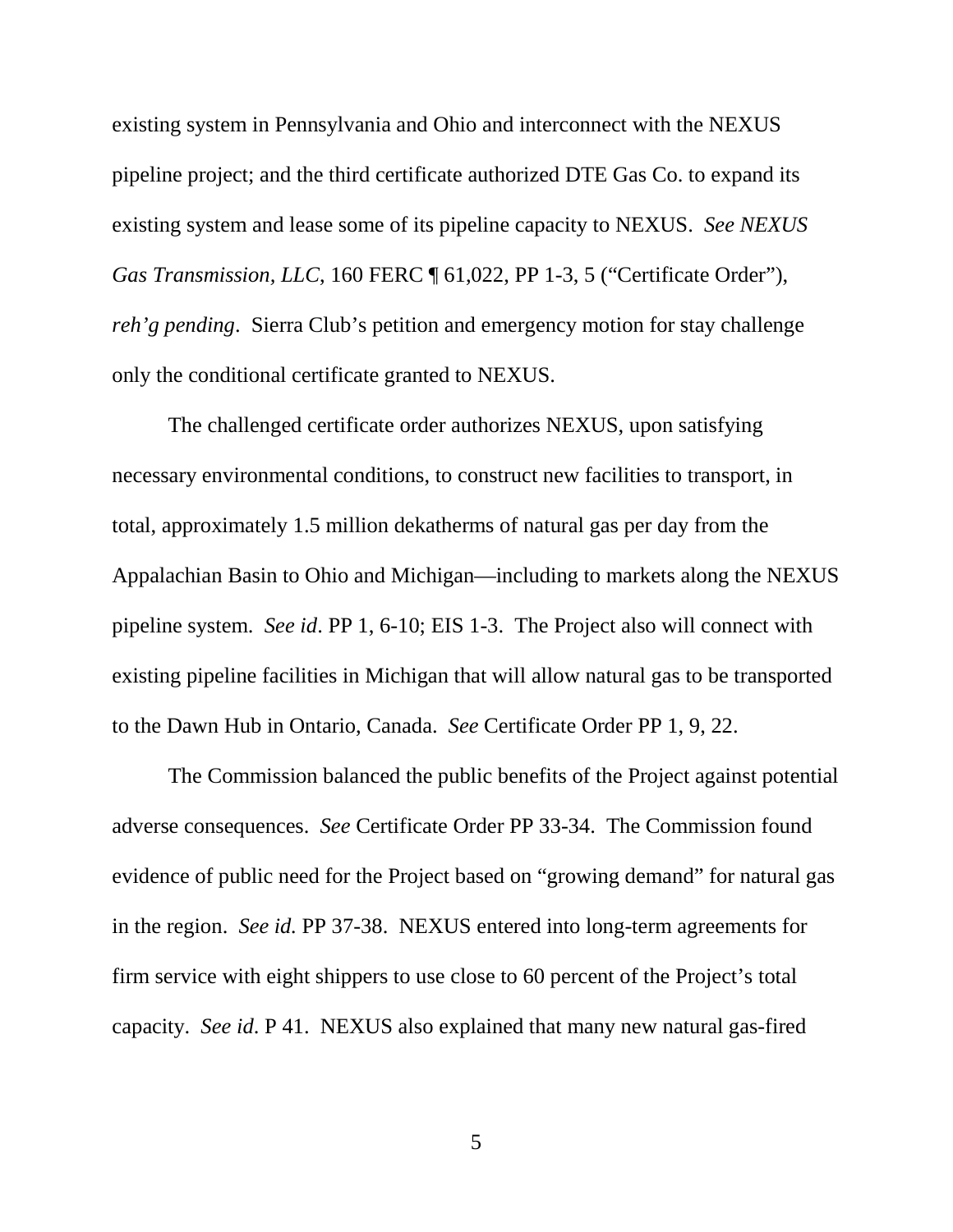power plants have been planned in the region, and the owners of some of those plants filed letters of support in this proceeding. *See id.* P 38.

In addition to its need assessment under the Natural Gas Act, the Commission conducted a detailed environmental review consistent with its obligations under the National Environmental Policy Act of 1969, 42 U.S.C. § 4321 *et seq.* Its review of the application resulted in a 541-page final environmental impact statement ("Environmental Statement" or "EIS").

Before issuing the Environmental Statement, the Commission reviewed over 7,000 written comments, and considered oral comments from more than 580 people who spoke at twelve public meetings. Certificate Order PP 105, 107. NEXUS also considered and adopted 239 route variations, a 91 percent change to its original route design, to avoid or reduce effects on environmental or other resources, resolve engineering issues, or address stakeholder concerns. *See id*. P 141. While the Commission found that the Project would result in some adverse environmental impacts, it concluded that those impacts would be reduced to lessthan-significant levels by implementing 39 mandatory conditions to avoid, minimize, and mitigate potential environmental impacts associated with the Project. *See id*. P 108; Certificate Order App. B.

Although the Commission's order and Environmental Statement addressed numerous issues, Sierra Club raises just three merits issues in its stay motion and

6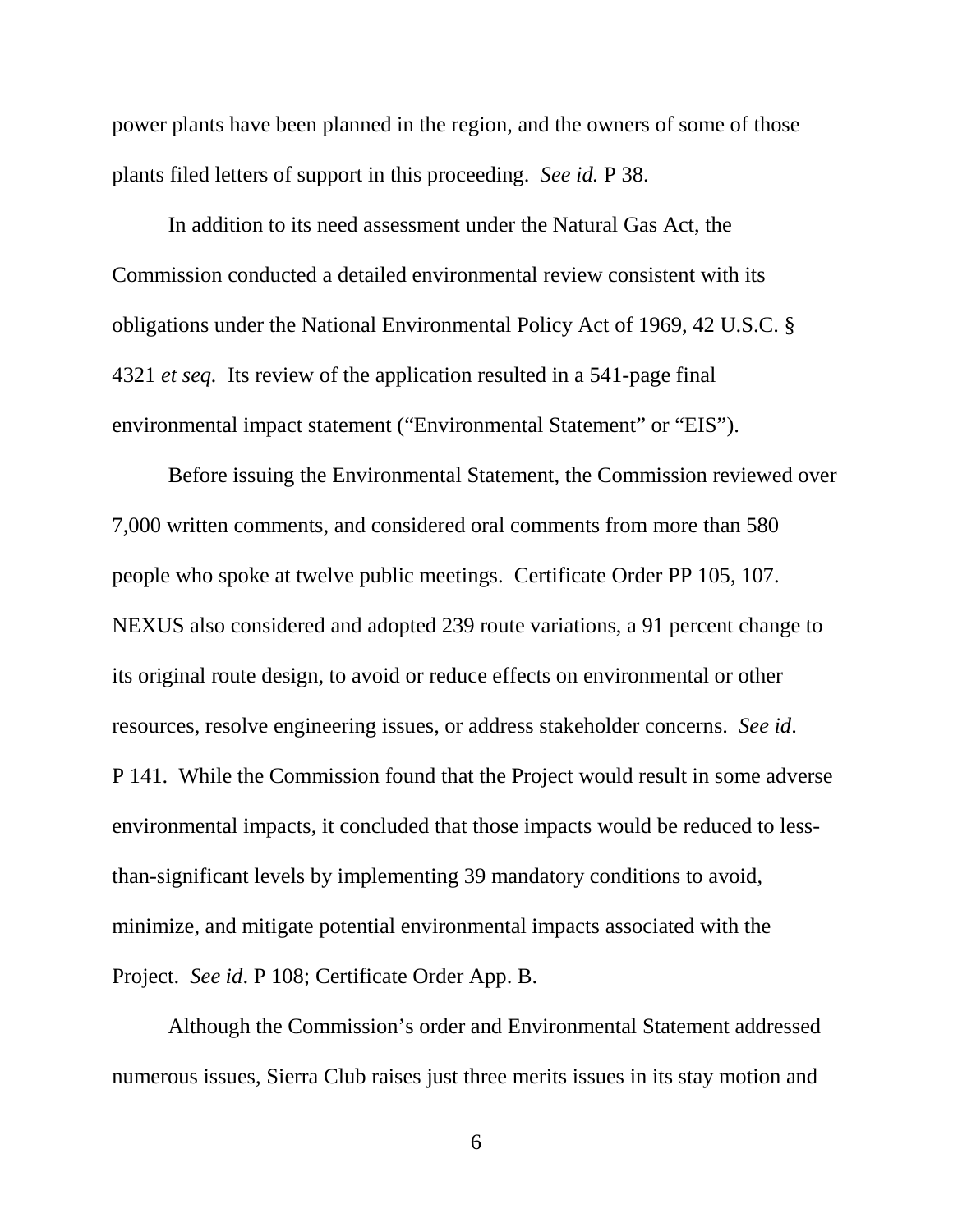petition to this Court. First, Sierra Club contends that the Commission violated the Natural Gas Act in finding that the Project's public benefits outweigh its adverse impacts. *See* Mot. 9-11. Second, Sierra Club argues that the Commission violated NEPA by giving "terse treatment to important alternatives [to the Project], including the 'no action' alternative." Mot. 17-18. Third, Sierra Club asserts that the Commission violated NEPA because it "does not adequately address the climatological effects of downstream natural gas usage from the NEXUS pipeline." Mot. 19. The Commission addressed all three of those issues in its Certificate Order. *See infra* pp. 14-22.

Sierra Club and other parties requested rehearing and asked the Commission to stay the Project. Those requests are still pending before the Commission. On October 23, 2017, the Secretary of the Commission issued a procedural order tolling the period of time for the Commission to issue an order addressing the matters raised in the requests for rehearing of the Certificate Order. *NEXUS Gas Transmission, LLC*, Docket No. CP16-22-001 (Oct. 23, 2017) ("Tolling Order") ("[R]ehearing of the Commission's order is hereby granted for the limited purpose of further consideration.").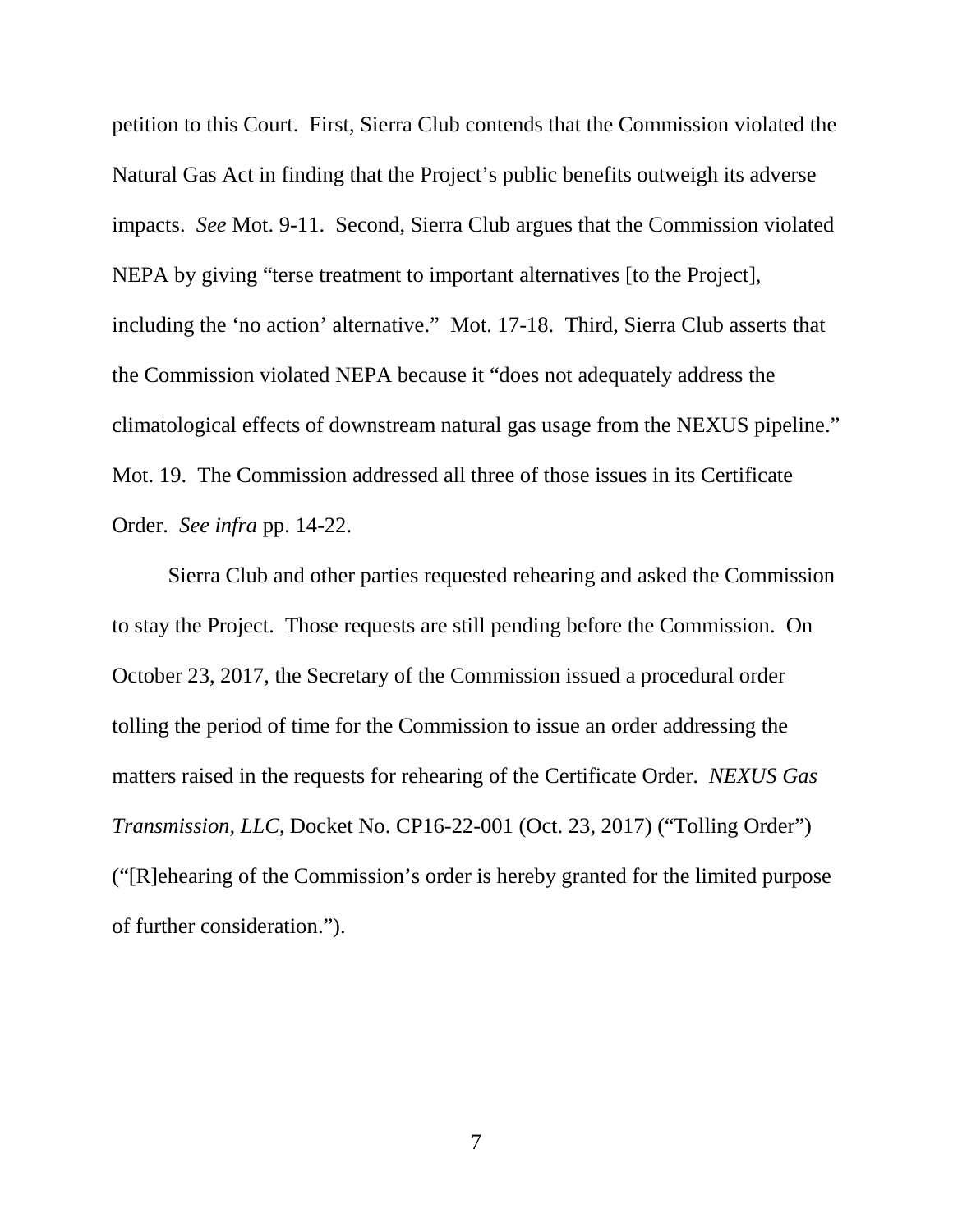#### **ARGUMENT**

Sierra Club seeks judicial intervention too soon—the Commission has not yet acted on the merits of recently-filed requests for rehearing of its Certificate Order, and thus has not yet issued a final order in this proceeding.

Nor has Sierra Club justified the extraordinary remedy of a stay. *See Munaf v. Geren*, 553 U.S. 674, 691 (2008) (stay pending appeal "is an extraordinary and drastic remedy; it is never awarded as of right"); *Reynolds Metals Co. v. FERC*, 777 F.2d 760, 762 (D.C. Cir. 1985) (petitions for stay under All Writs Act must "satisfy the normal requirements . . . for all extraordinary relief—*i.e.*, the well established requirements that we routinely apply to motions for stay pending appeal").

In order to obtain such extraordinary relief, Sierra Club must establish: (1) a strong showing that it is likely to prevail on the merits of its appeal; (2) that, without such relief, it will be irreparably injured; (3) a lack of substantial harm to other interested parties; and (4) that the public interest favors a stay. *Wash. Metro. Area Transit Comm'n v. Holiday Tours, Inc*., 559 F.2d 841, 843 (D.C. Cir. 1977). Courts "must balance the competing claims of injury and must consider the effect . . . of the granting or withholding of the requested relief," and "pay particular regard for the public consequences . . . ." *Winter v. Natural Res. Def. Council, Inc.*, 555 U.S. 7, 9 (2008) (quotations omitted).

8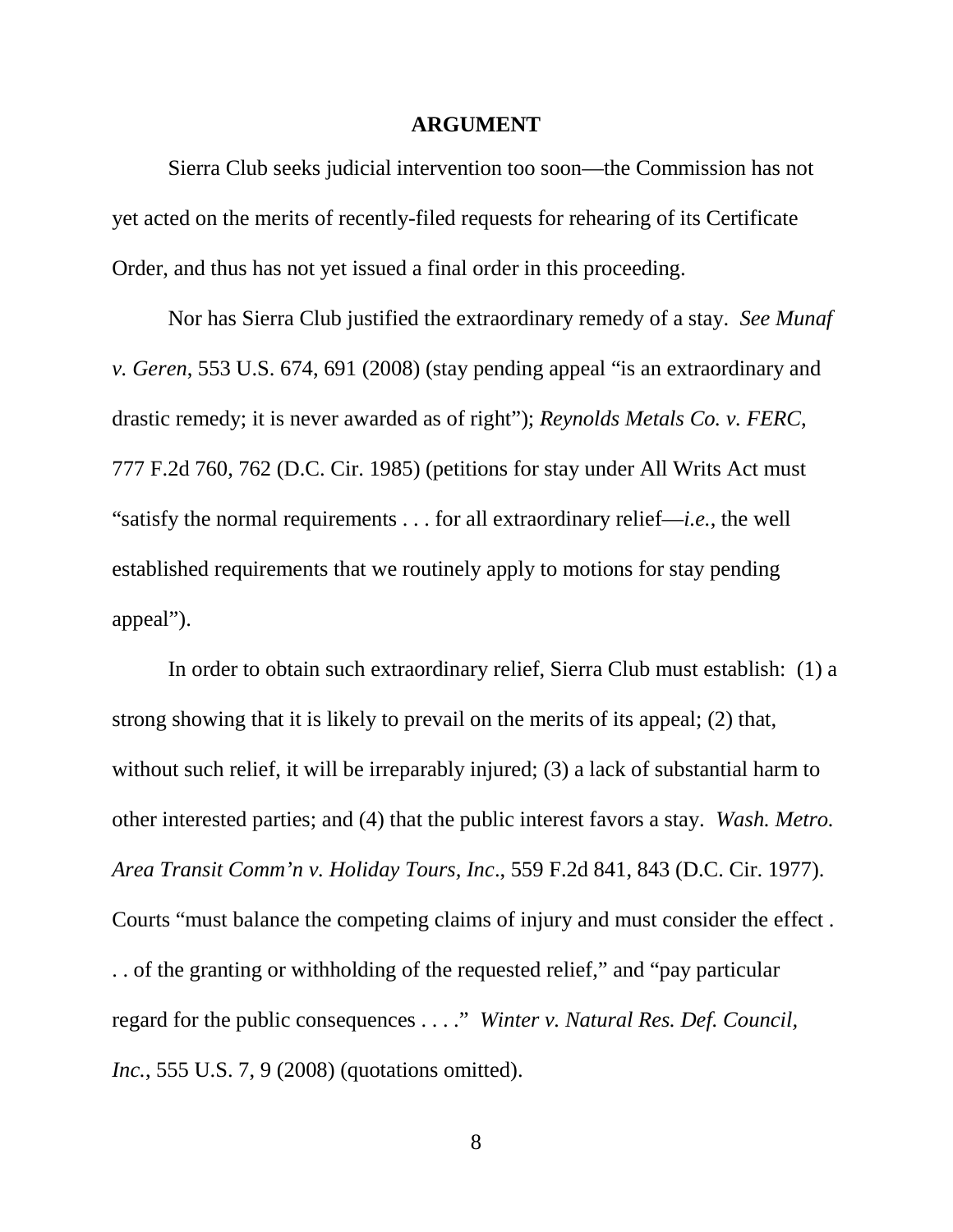## **I. Sierra Club Seeks Extraordinary Relief From A Non-Final FERC Order**

This Court has jurisdiction to review "only final orders of the Commission." *Transwestern Pipeline Co. v. FERC*, 59 F.3d 222, 226 (D.C. Cir. 1995). And it has clarified that the "presumption that Congress intends judicial review of administrative action applies . . . *only* to final agency action." *Pub. Citizen, Inc. v. FERC*, 839 F.3d 1165, 1171 (D.C. Cir. 2016) (internal quotation and citation omitted); *see also id*. ("Final agency action is that which 'mark[s] the consummation of the agency's decisionmaking process.'") (quoting *Bennett v. Spear*, 520 U.S. 154, 177-78 (1997) (alteration by Court)).

The Certificate Order is not final agency action. Sierra Club and other parties recently requested rehearing before the agency, and those requests remain pending—rendering the Order non-final. *See, e.g.*, *Clifton Power Corp. v. FERC*, 294 F.3d 108, 111-12 (D.C. Cir. 2002) (a petition for review filed before the rehearing order issues is "incurably premature" and "must be dismissed"); *Papago Tribal Utility Auth. v. FERC*, 628 F.3d 235, 238-39 & n.11 (D.C. Cir. 1980) (explaining that a party must file for Commission rehearing before it may file a petition for review, and that the order denying requests for rehearing is the final, reviewable agency order).

Sierra Club's conviction that rehearing requests are not pending, *see* Mot. 2- 3, does not conjure finality. This and other courts have uniformly determined that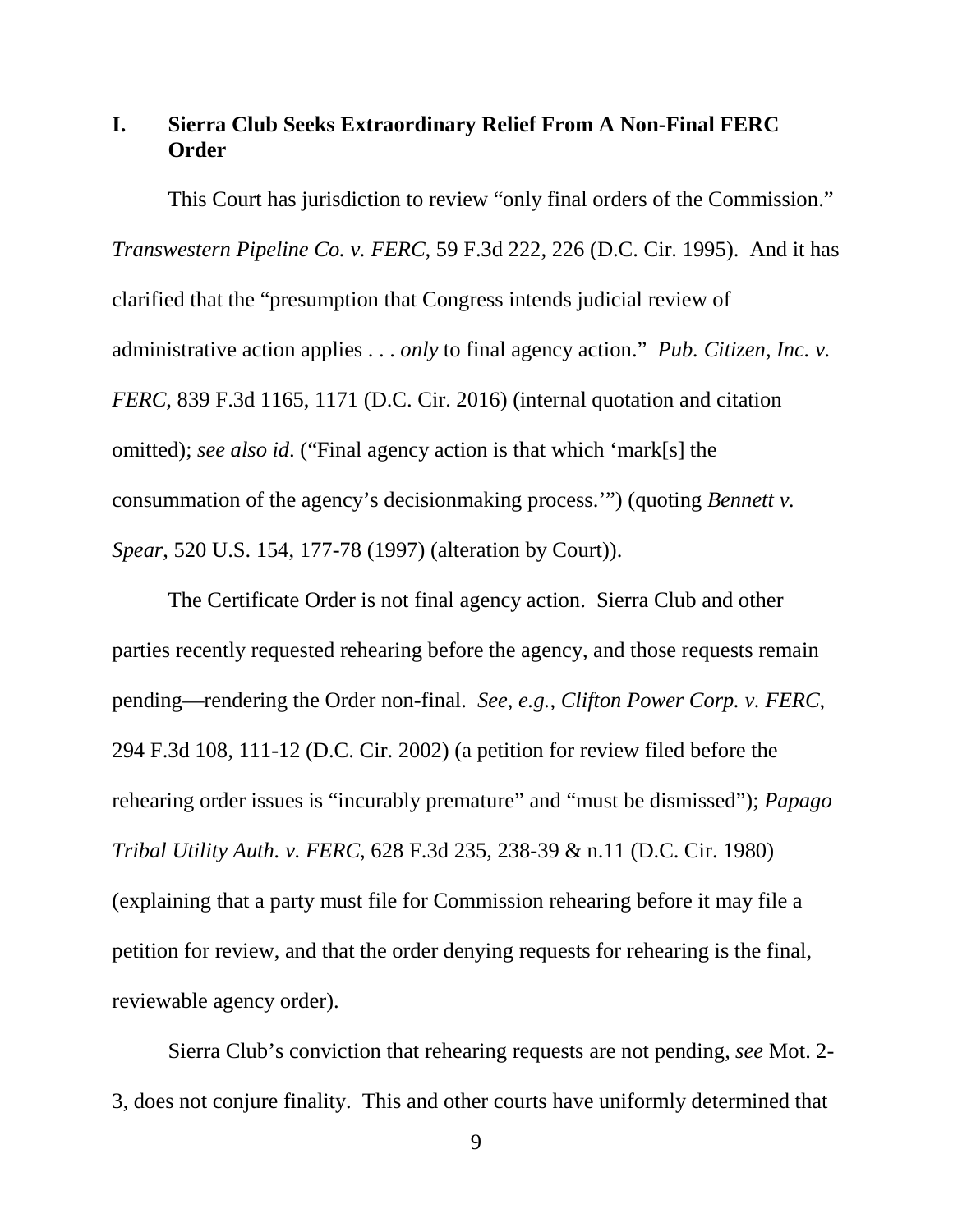Natural Gas Act section 19(a), 15 U.S.C. § 717r(a), does not require the agency to act on the merits of a rehearing request within 30 days. Rather, the Commission appropriately "acts upon the application for rehearing" by providing notice within that timeframe that it intends to further consider a rehearing request, as it did here in its October 23, 2017 Tolling Order. *See Cal. Co. v. FPC*, 411 F.2d 720, 721 (D.C. Cir. 1969) ("the Commission has power to act on applications for rehearing beyond the 30-day period so long as it gives notice of this intent"); *City of Glendale, Cal. v. FERC*, No. 03-1261, 2004 WL 180270, at \*1 (D.C. Cir. Jan. 22, 2004) ("A petition for review of an agency order filed while an administrative request for reconsideration of the same order remains pending is incurably premature. Nor is there merit to petitioner's contention that this court should treat FERC's orders tolling the period for resolving petitioner's requests for agency rehearing as effectively denying rehearing; the tolling orders do not resolve the rehearing requests but simply extend the time to consider them."). **[3](#page-17-0)**

 $\overline{a}$ 

<span id="page-17-0"></span>**<sup>3</sup>** Courts of appeals in other circuits have uniformly reached the same conclusion. *See Kokajko v. FERC*, 837 F.2d 524, 525 (1st Cir. 1988); *Gen. Am. Oil Co. v. FPC*, 409 F.2d 597, 599 (5th Cir. 1969); *see also Del. Riverkeeper Network v. FERC*, 243 F. Supp. 3d 141, 145-46 (D.D.C. 2017) ("The D.C. Circuit has held that section 717r's language requiring the Commission to take action with regard to a rehearing request within 30 days, or have it deemed denied, does not require FERC to act on the merits.") (collecting cases), *on appeal*, D.C. Cir. No. 17-5084.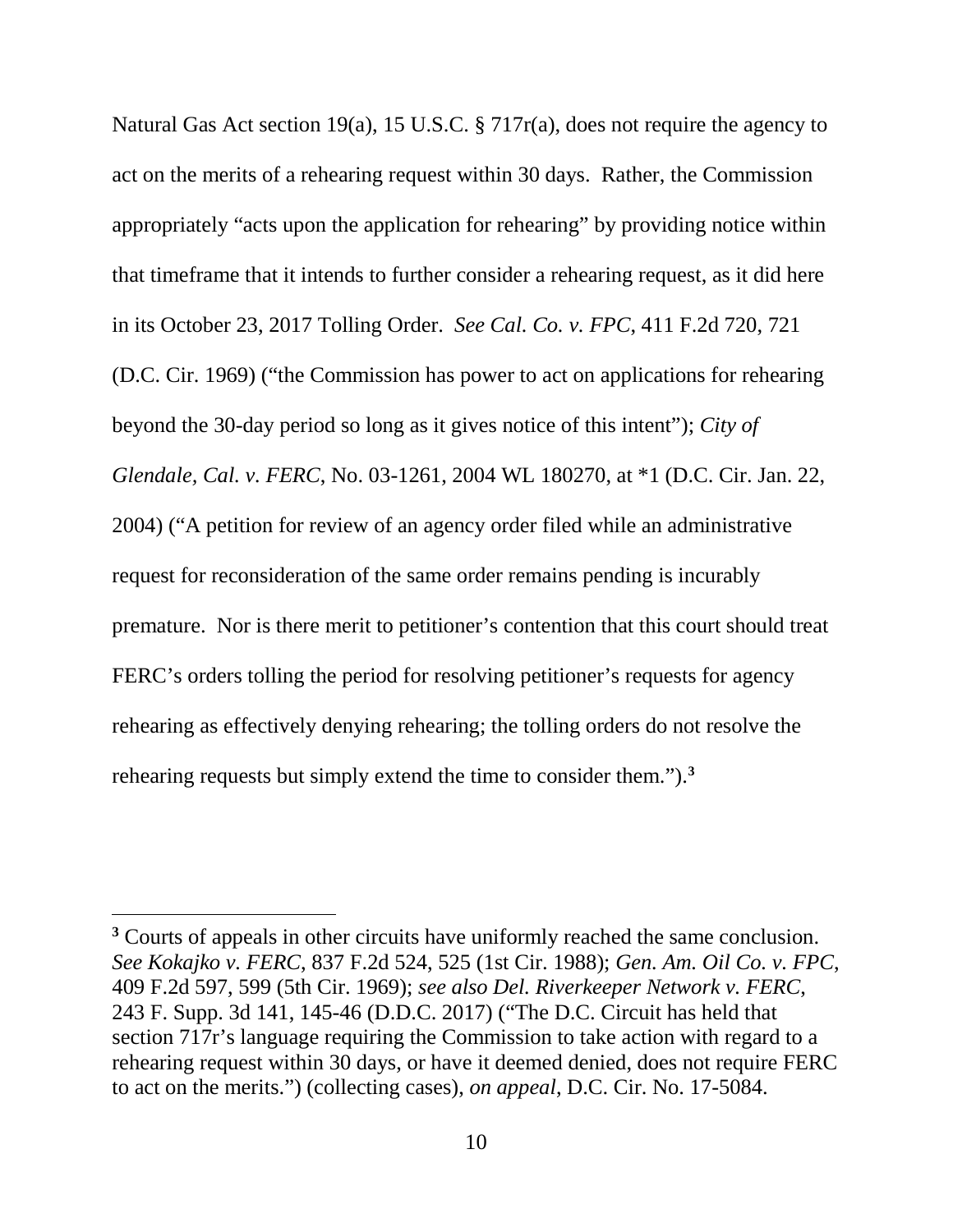Further, just last week, when the Court denied Sierra Club's similar motion (filed with other movants) for an emergency stay of the Atlantic Sunrise pipeline project in *Allegheny Defense Project*, Nos. 17-1098, *et al.*, the Court did so despite similar objections to the timeliness of agency action on rehearing. *See Allegheny Defense Project, et al.*, Nos. 17-1098, et al. (D.C. Cir. Nov. 8, 2017). In that case, the tolling order issue was fully briefed in motions to dismiss, which were referred to the merits panel prior to Sierra Club's filing of the emergency motion to stay the Atlantic Sunrise project. Then, in rejecting that emergency motion, the Court found that movants had not satisfied the "stringent requirements" for a stay, "including given the issues raised in the pending motions to dismiss." Because similar issues are present in this case—and the agency action is equally nonfinal—the Court should reach the same conclusion here. *See Reynolds Metals*, 777 F.2d at 762 ("[R]elief under the All Writs Act . . . is an 'extraordinary remedy that may be invoked only if the statutorily prescribed remedy' is 'clearly inadequate.'") (quoting *In re GTE Service Corp.*, 762 F.2d 1024, 1027 (D.C. Cir. 1985)).

Sierra Club's primary concern, underlying both its emergency motion and All Writs petition, is that pipeline construction can commence before the completion of the agency rehearing and judicial review process. But this does not undermine the validity of the statutorily-prescribed remedy. Indeed, Congress designed the Natural Gas Act to produce that default outcome. *See* 15 U.S.C.

11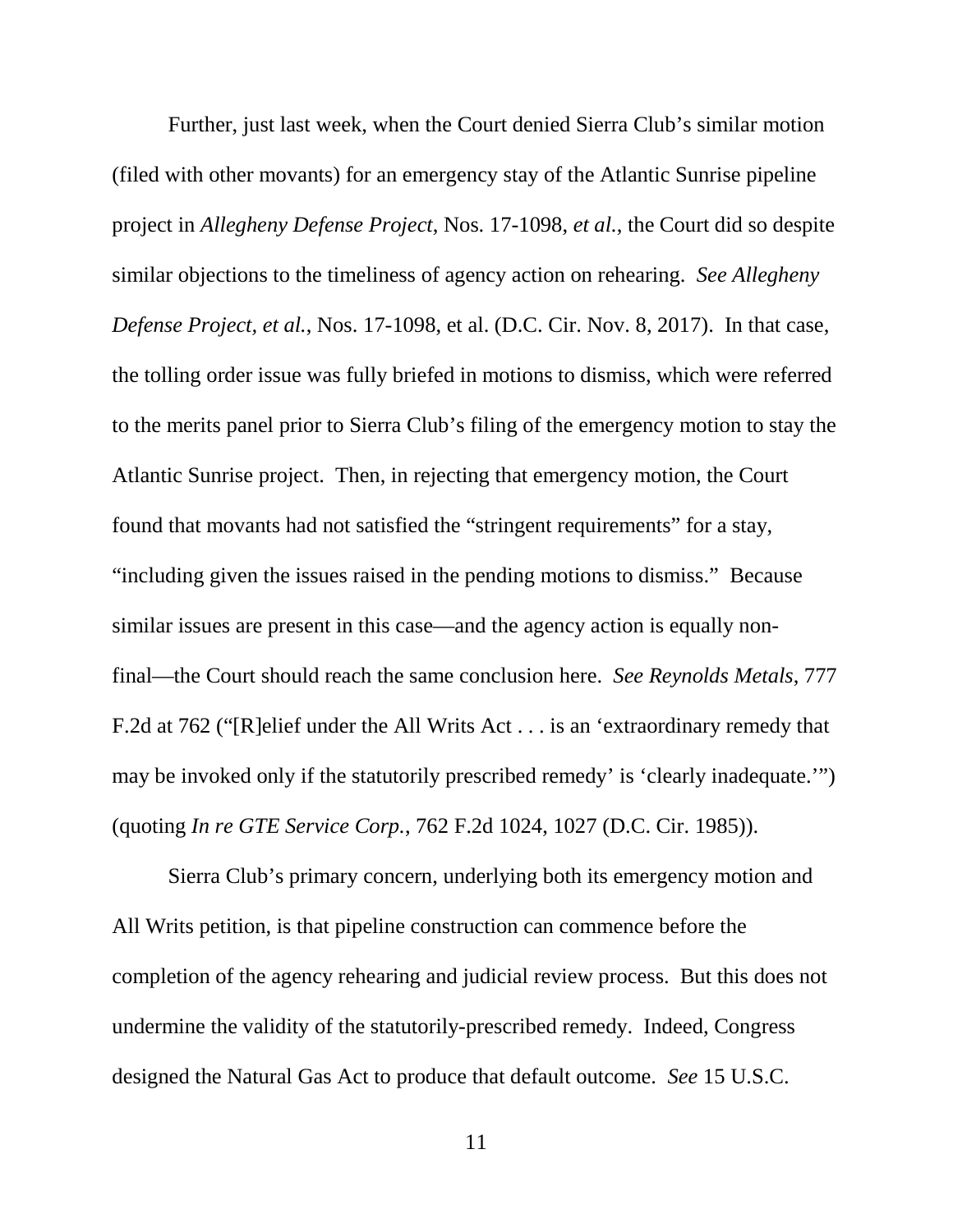§ 717r(c) ("The filing of an application for rehearing under [15 U.S.C. § 717r(a)] shall not, unless specifically ordered by the Commission, operate as a stay of the Commission's order."); *Pub. Citizen*, 839 F.3d at 1174 (explaining in the context of the analogous FERC-administered Federal Power Act that, where judicial review is limited due to an operation of law, "[a]ny unfairness associated with this outcome inheres in the very text of the [statute]. Accordingly, it lies with Congress, not this Court, to provide the remedy."); *accord Telecomms. Research and Action Ctr. v. FCC*, 750 F.2d 70, 79 (D.C. Cir. 1984) ("Postponing review until relevant agency proceedings have been concluded 'permits an administrative agency to develop a factual record, to apply its expertise to that record, and to avoid piecemeal appeals.'").

"In short, the All Writs Act does not authorize a court to circumvent bedrock finality principles[.]" *In re Murray Corp.*, 788 F.3d 330, 335 (D.C. Cir. 2015) (citing *Penn. Bureau of Corr. v. U.S. Marshals Serv.*, 474 U.S. 34 (1985), and *Schlagenhauf v. Holder*, 379 U.S. 104 (1964)).

#### **II. Sierra Club Cannot Show A Likelihood Of Success On The Merits**

Sierra Club cannot meet the "'independent, free-standing requirement'" of demonstrating a likelihood of success on the merits. *Sherley v. Sebelius*, 644 F.3d 388, 393 (D.C. Cir. 2011) (citing *Winter*, 555 U.S. at 22). In the context of a National Environmental Policy Act claim, this Court has explained that a petitioner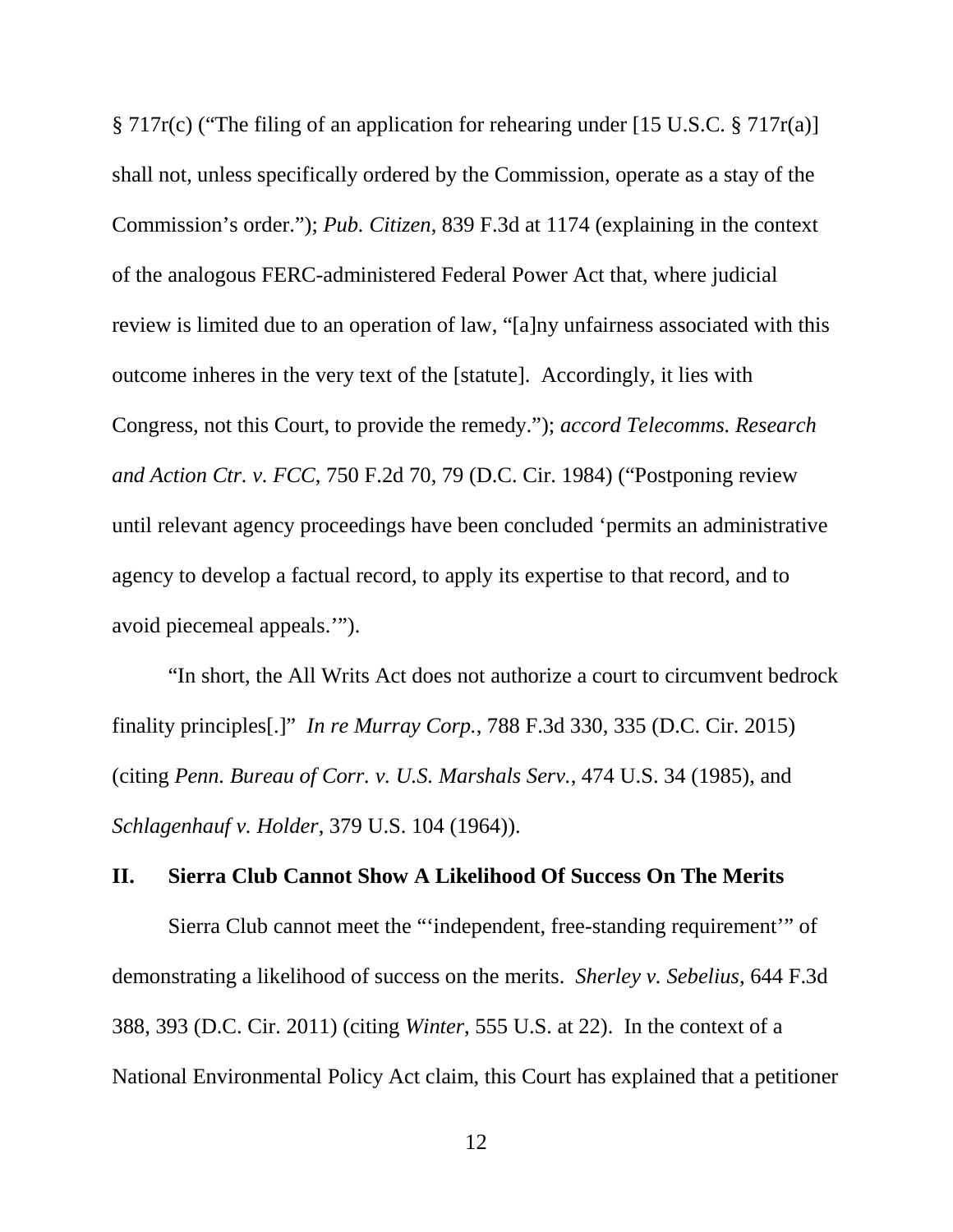must "clearly establish[]" a violation to obtain injunctive relief. *Cuomo v. NRC*, 772 F.2d 972, 976 (D.C. Cir. 1985) (finding that petitioner failed to demonstrate a "substantial case on the merits").

Commission action under the Natural Gas Act is entitled to a high degree of deference. *See Myersville Citizens for a Rural Cmty., Inc. v. FERC*, 783 F.3d 1301, 1308 (D.C. Cir. 2015) (because the grant or denial of a certificate of public convenience and necessity is "peculiarly within the discretion of the Commission," the Court does not "substitute its judgment for that of the Commission"). So too with Commission action under NEPA. *See Marsh v. Or. Nat. Res. Council*, 490 U.S. 360, 377-78 (1989). If an agency's NEPA "decision is fully informed and well-considered, it is entitled to judicial deference and a reviewing court should not substitute its own policy judgment." *EarthReports v. FERC*, 828 F.3d 949, 954-55 (D.C. Cir. 2016).

Here, the Commission satisfied its Natural Gas Act and NEPA responsibilities, and its decisions are supported by substantial record evidence *–* demonstrated by the 541-page Environmental Statement considering the proposed Project. In contrast to this extensive analysis, Sierra Club focuses on three discrete elements of the Certificate Order: the determination of public need for the Project; the consideration of alternatives; and the purported downstream climate impacts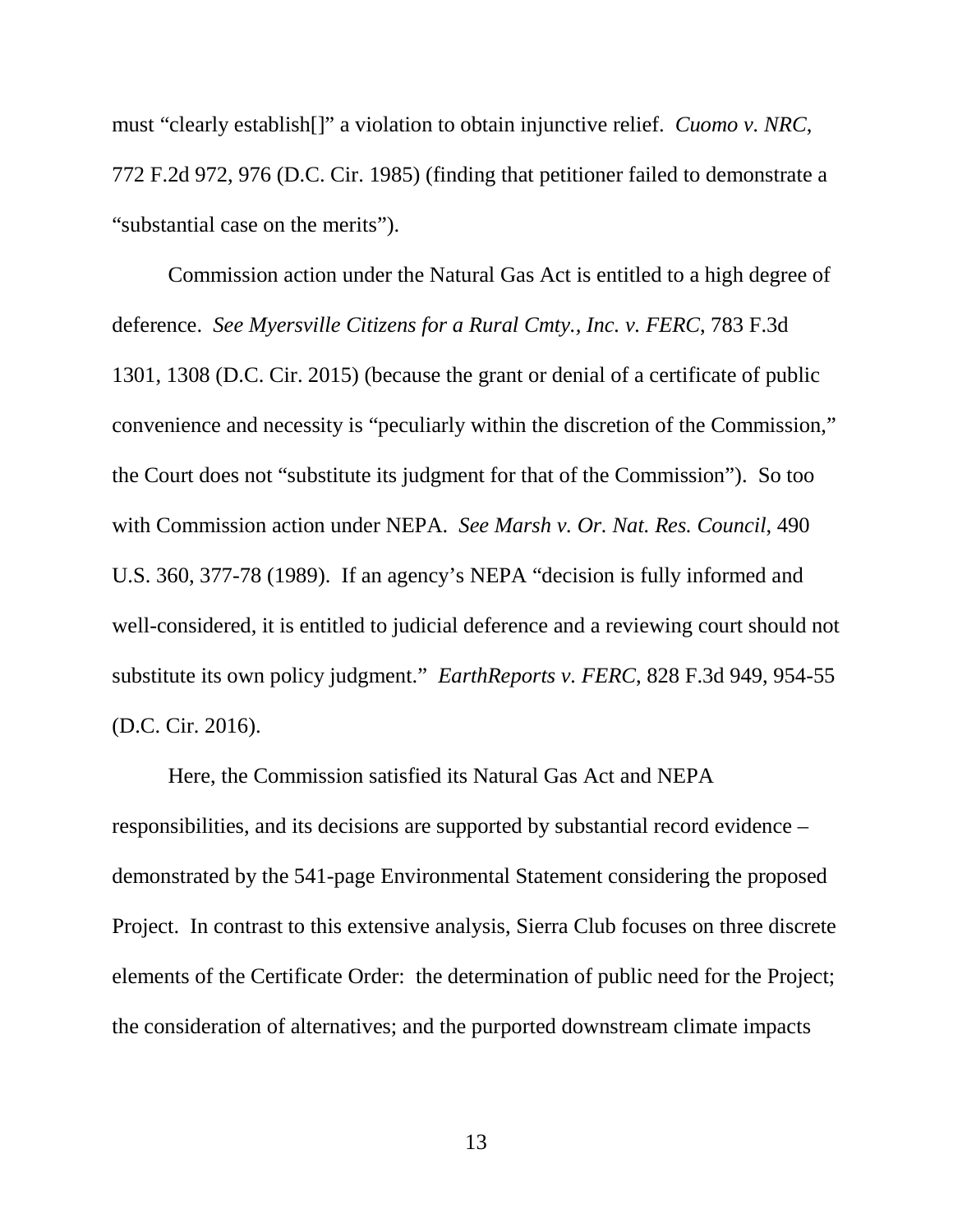indirectly caused by the Project. It has not demonstrated that it is likely to succeed on any of these three claims.

### **A. The Commission Reasonably Determined That There Is A Public Need For The Project**

Sierra Club appears to argue that, in finding a need for the Project, the Commission "ignore[d]" its own policy by giving too much weight to the existence of long-term contracts between NEXUS and customers. Mot. 11-12. Sierra Club also points to evidence purportedly indicating that the Project will not "add capacity to meet any increase in market demand" and is not competitive. Mot. 14- 17. These arguments fundamentally misunderstand current Commission policy and the Commission's analysis in this case.

The Commission's policy is to assess a project's need by analyzing whether the pipeline is financially supported without subsidization from existing customers, and whether the applicant has attempted to eliminate or minimize adverse effects on customers, other pipelines in the market, and landowners and communities along the pipeline route. Certificate Order P 33-34.

The Commission considered all of those factors in this case. *See id.* P 35 (finding no impact on existing customers and "no adverse impact on other pipelines in the region or their captive customers"); *id.* PP 36-37, 141, n.131 (finding NEXUS sought to minimize landowner and community impacts by siting 45 percent of the route using existing rights-of-way and previously disturbed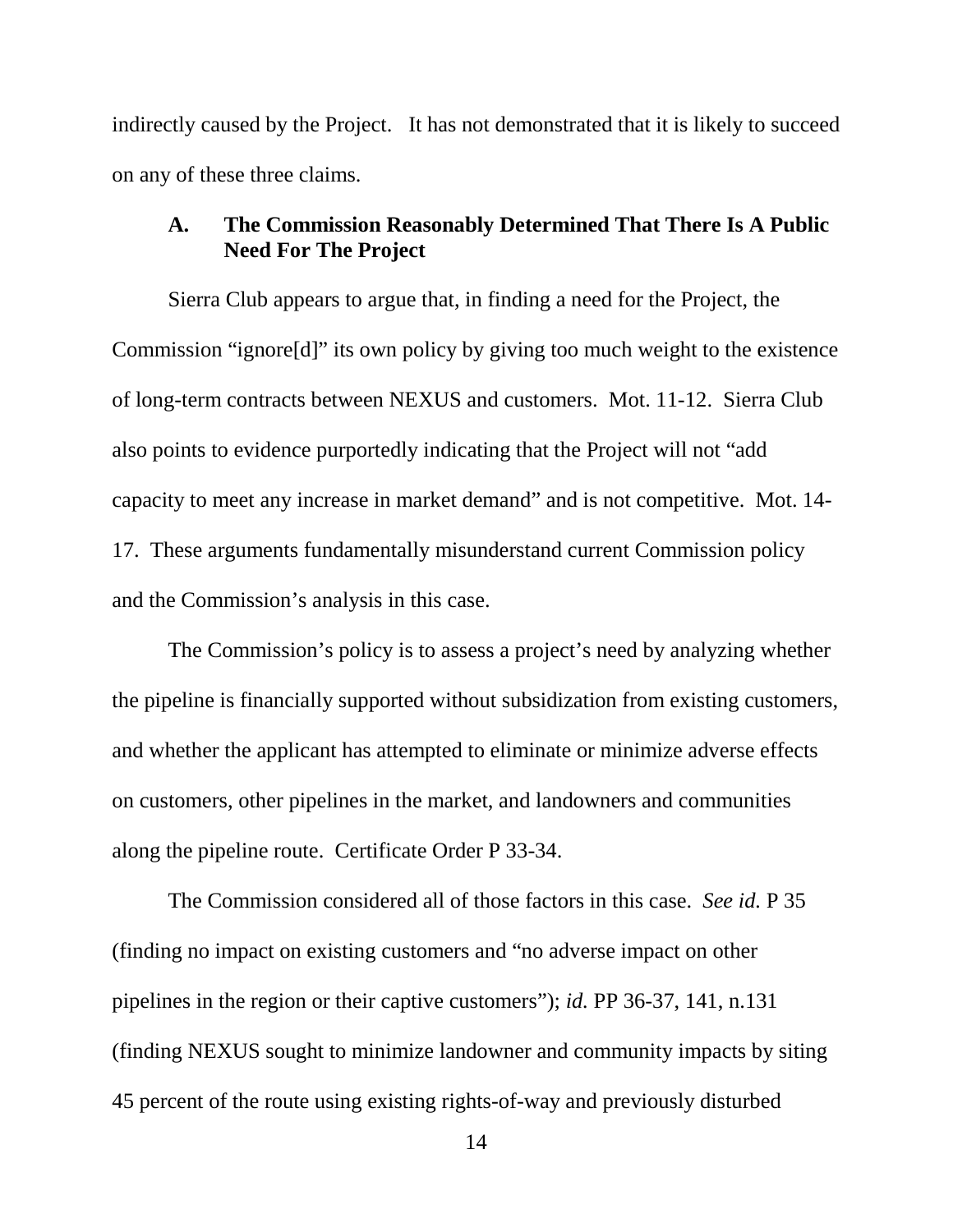property and making 239 route changes in response to stakeholder concerns); *id.* PP 38-41 (noting "growing demand" for natural gas in the region and long-term contracts for 59 percent of the Project's capacity); *id.* PP 42-46 (analyzing, but ultimately rejecting, potential design alternatives); *id.* P 48 (explaining that all risk associated with unsubscribed capacity falls solely on NEXUS); *id.* P 49 (noting that NEXUS has obtained easements for over 93 percent of the route without the use of eminent domain). Based on those "benefits" and "minimal adverse impacts," the Commission concluded that—subject to numerous environmental and operating conditions—the "public convenience and necessity requires approval of the NEXUS proposal." *Id.* P 51.

Sierra Club contends that it is problematic that "46% of subscribed capacity is retained by" companies affiliated with NEXUS, including two companies that may be able to insulate themselves from financial losses by passing their costs on to captive ratepayers in Michigan. Mot. 13. The Commission reasonably disagreed. *See* Certificate Order P 47 ("No evidence suggesting affiliate abuse has been filed in this proceeding."); *id.* P 48 n.38 (explaining that issues concerning an affiliate's ability to recover costs from captive customers at the distribution level are within Michigan's—not the Commission's—jurisdiction).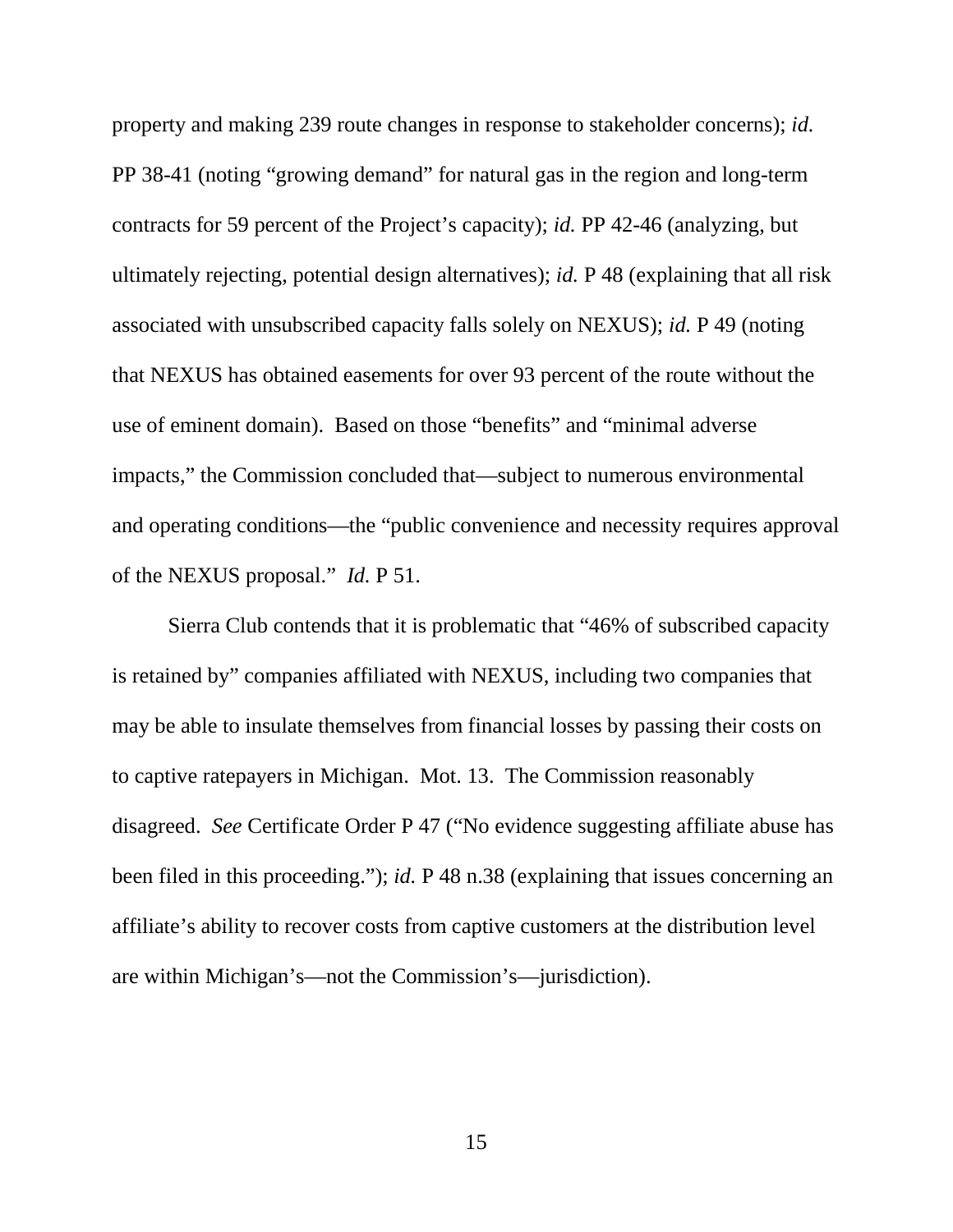## **B. The Commission Reasonably Considered Alternatives To The Project**

Sierra Club argues that the Commission violated NEPA by failing to consider alternatives to the Project, including the "no action" alternative, Mot. 17- 18, but it cannot demonstrate a likelihood of success on that claim. The Commission's thorough analysis of alternatives in the Environmental Statement and the Certificate Order directly contradicts Sierra Club's assertions.

In analyzing the proposed Project, the Commission evaluated "a wide range of alternatives . . ., including the no-action alternative, system alternatives, major route alternatives, minor route variations, and aboveground facility site alternatives." Certificate Order P 142; *id.* PP 143-155 (providing detailed discussion of alternatives); EIS 3-1 – 3-141 (same). The Commission rejected arguments that renewable energy sources are a viable alternative to the Project. Certificate Order P 143. The Commission agreed that renewable energy sources are a reasonable alternative to fossil fuel-fired electricity generating facilities. *Id.* But the Commission explained that it is "the states, . . . not this Commission, that regulate generating facilities;" and, therefore, "[a]uthorizations related to how markets would meet demands for electricity are not part of the applications before the Commission." *Id.*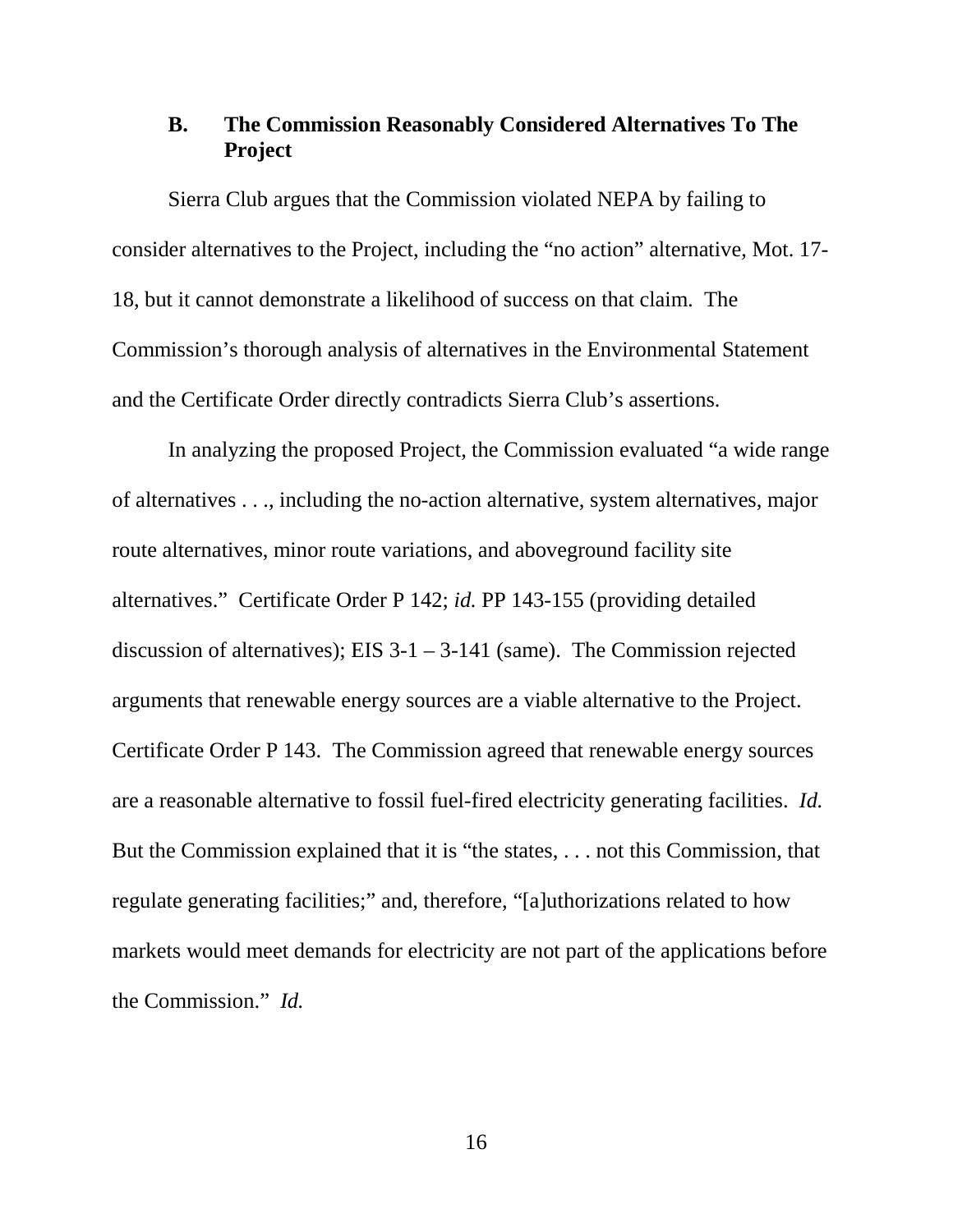#### **C. The Commission Reasonably Assessed The Project's Downstream Effects On Climate Change**

Sierra Club focuses on the downstream effects, i.e., "the climatological effects of downstream natural gas usage from the NEXUS Pipeline." Mot. 19. Sierra Club offered the same focus, earlier this month, in its unsuccessful motion for stay of the Atlantic Sunrise pipeline proceeding. *See supra* p. 11.

Here, the Commission reasonably explained that the downstream use of the natural gas did not qualify as an indirect effect, as defined by the Council on Environmental Quality, because the gas "will be delivered into the interstate natural pipeline grid, and its end use is not predictable." Certificate Order P 173, n.191; *see also* EIS 4-278 ("[T]he upstream production and downstream combustion of natural gas is not casually connected because the production and end-use would occur with or without the projects.").

In any event, the Commission took the requisite "hard look" at the Project's potential impacts on climate change. It developed estimates of the direct greenhouse gas emissions associated with construction and operation of the Project, as well as generic downstream emissions. *See* Certificate Order PP 172- 73; EIS 4-278 – 4-279. The Commission also found that its estimate of the Project's downstream greenhouse gas emissions "represents an upper bound . . . because some of the gas may displace other fuels . . . [and] displace gas that otherwise would be transported via different means." Certificate Order P 173; *see*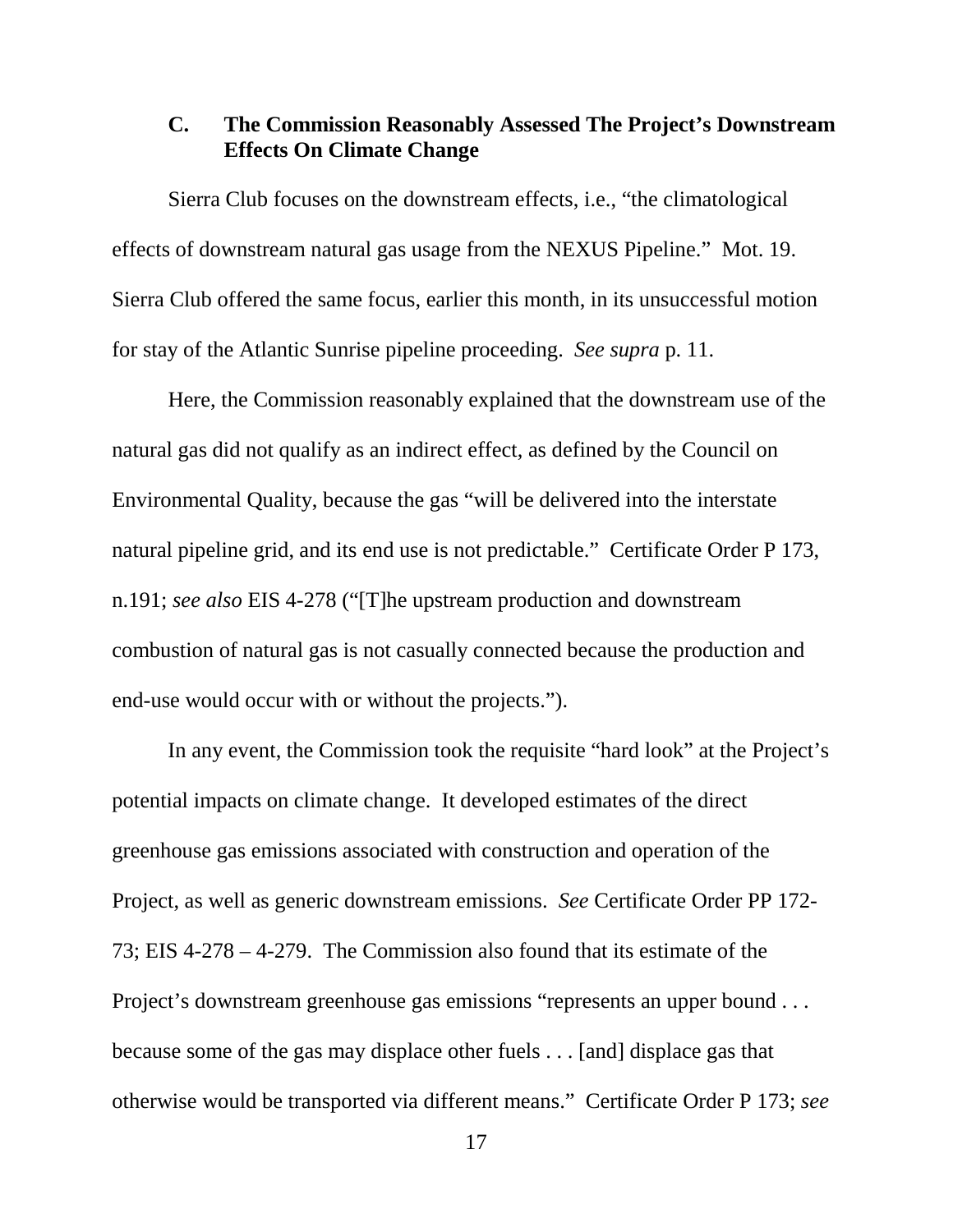*also* EIS 4-278 – 4-279 ("[T]his value may represent a significant overestimation of emissions because it assumes the total maximum capacity is transported 365 days per year.").

All of this satisfies this Court's recent *Sierra Club* decision. There, this Court held that a FERC environmental impact statement "should have either given a quantitative estimate of the downstream greenhouse emissions that will result from burning the natural gas that the pipelines will transport or explained more specifically why it could not have done so." *Sierra Club v. FERC*, 867 F.3d 1357, 1374 (D.C. Cir. 2017). Of those two paths, Sierra Club concedes that FERC took the former approach here—i.e., it "quantified the downstream emissions," Mot. 19.

In Sierra Club's view, however, *Sierra Club* requires more. It contends that the Commission should have "evaluated the additional emissions' effect on climate change." Mot. 20.

Sierra Club's argument stretches *Sierra Club* too far. *See* 867 F.3d at 1371 ("We conclude that at a minimum, FERC should have estimated the amount of power-plant carbon emissions that the pipelines will make possible"); *id*. at 1374 (requiring quantification or explanation). This Court declined the petitioner's invitation in that case to require a more detailed climate assessment from the agency—that is, it did not decide whether to require FERC to connect "downstream carbon emissions to particular climate impacts" using a particular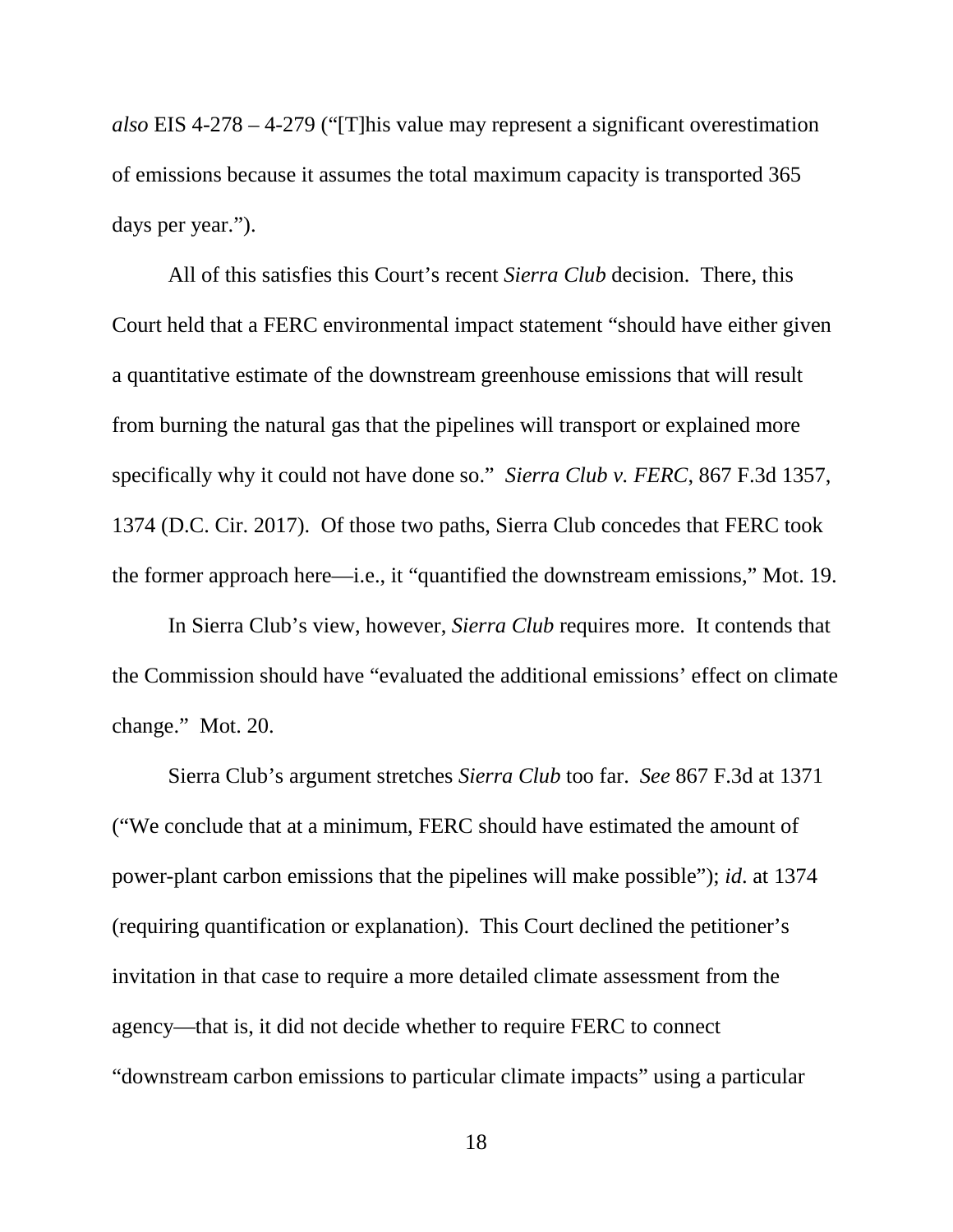carbon valuation tool. *Id*. at 1375. Instead, it asked the Commission to explain on remand whether the agency could use that tool. **[4](#page-26-0)** *See also EarthReports*, 828 F.3d at 956.

The Commission, in its discretion here, used an accepted methodology developed by the EPA—to determine a conservative estimate of downstream greenhouse gas emissions. *See* Certificate Order P 173; EIS 4-278 – 4-279; *see also Constitution Pipeline Co. LLC*, 154 FERC ¶ 61,046, P 128 n.198 (2016) (explaining agency discretion "to determine the type and level of analysis that is appropriate and that the investment of time and resources should be reasonably proportional to the importance of climate change-related considerations.").

#### **III. Sierra Club Has Not Established An Irreparable Injury**

 $\overline{a}$ 

A claim of irreparable injury absent a stay must be "both certain and great; it must be actual and not theoretical." *Wis. Gas Co. v. FERC*, 758 F.2d 669, 674 (D.C. Cir. 1985). This includes the "further requirement that the movant substantiate the claim that irreparable injury is 'likely' to occur." *Id.* ("The movant must provide proof . . . indicating that the harm is certain to occur in the near future."). Unsupported assertions are insufficient. *Cuomo*, 772 F.2d at 978. The

<span id="page-26-0"></span>**<sup>4</sup>** The Court's mandate in *Sierra Club* has not yet issued. Pending before the Court are petitions for rehearing as to the Court's choice of remedy—whether the Court should have vacated the FERC certificate orders underlying the *Sierra Club* appeal.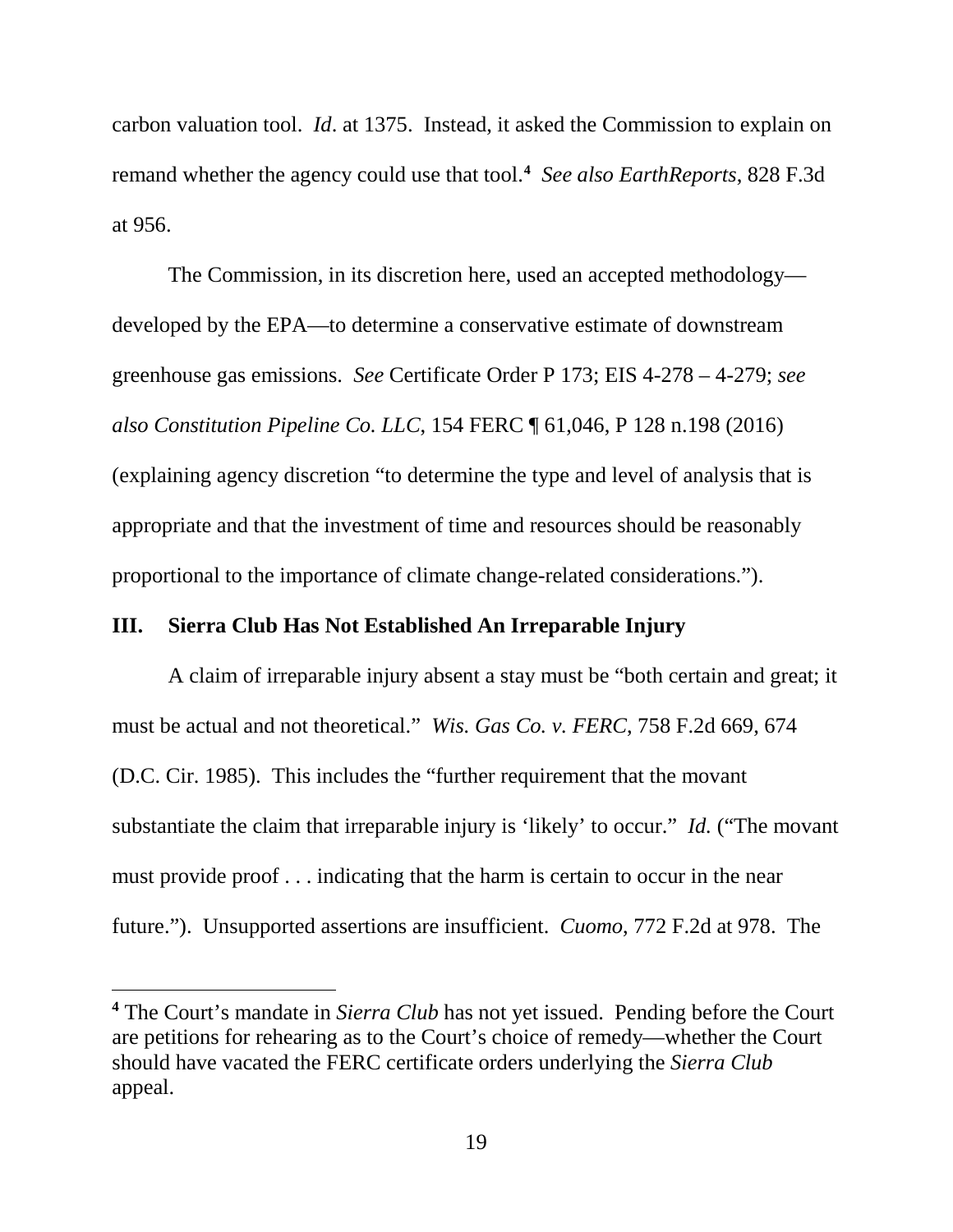party seeking relief must show that "the injury complained of [is] of such imminence that there is a clear and present need for equitable relief to prevent irreparable harm." *Wis. Gas*, 758 F.2d at 674 (quotation omitted). A stay is not a matter of right; rather, any injury must be balanced against the other stay factors. *See Nken v. Holder*, 556 U.S. 418, 427 (2009) (a stay is an exercise of judicial discretion dependent upon the circumstances of the particular case).

Here, Sierra Club alleges harm to its members' recreational, aesthetic, and property interests caused by "mature tree clearing, soil compaction, and stream crossings." Mot. 21. Sierra Club also asserts that "it is certain that mature trees will be cleared imminently, creating immediate impacts to the interests of Petitioner's members' property." Mot. 21-22 (citing declarations). These conclusory assertions do not suffice to demonstrate irreparable injury. *See Cuomo*, 772 F.2d at 978.

Sierra Club's allegations also ignore the mitigation measures designed to minimize, if not eliminate altogether, environmental impacts. The Commission carefully addressed concerns about tree clearing, soil compaction, and stream crossings, and many others, in its Environmental Statement and concluded that, as mitigated, none of the impacts would be significant. *See* EIS 4-1 – 4-280, 5-1.

As to tree clearing, the Environmental Statement found that due to NEXUS's use of existing rights-of-way, and the eventual regrowth of trees outside

20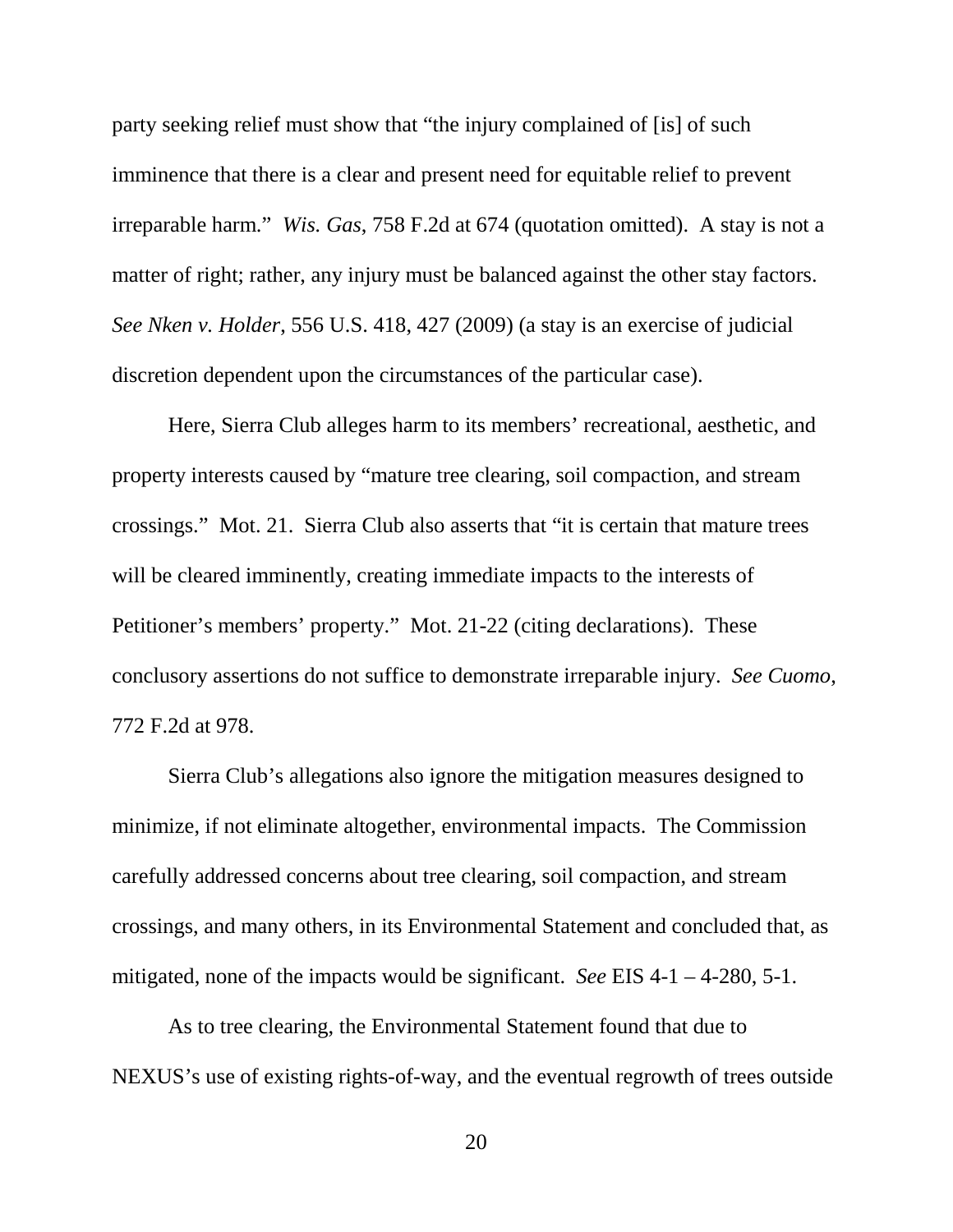the permanent right-of-way, "the permanent conversion of forested lands would not result in a significant impact." EIS 5-6; *see also id.* 4-71 – 4-75. And impacts on vegetation "would be further mitigated through implementation of the applicants' construction and restoration plans and our recommendations." EIS 5-6; *id.* 4-75 ("Vegetation clearing impacts can be minimized by using special construction techniques, proper restoration measures, and post-construction monitoring.").

As to soil compaction, any impacts would be minimal and limited geographically. *See* EIS 4-27 (Project would permanently impact only 26.6 acres of compaction prone soils); *id.* 4-29 – 4-30 (discussing measures to mitigate soil compaction); *id.* 5-3 (concluding that potential soil impacts would be avoided or mitigated "to less than significant levels"). Similarly, as to stream crossings, the Environmental Statement concluded that there would be "no long-term effects on surface waters." EIS 5-4. And the Commission found that "proper construction techniques and timing can ensure that impacts are temporary and minor." Certificate Order P 124.

The Commission thus reasonably considered and addressed any potential environmental impacts caused by the Project. *See also* Certificate Order App. B (environmental mitigation conditions for the Project); *EarthReports*, 828 F.3d at 958 (affirming FERC's NEPA review because it addressed concerns at length and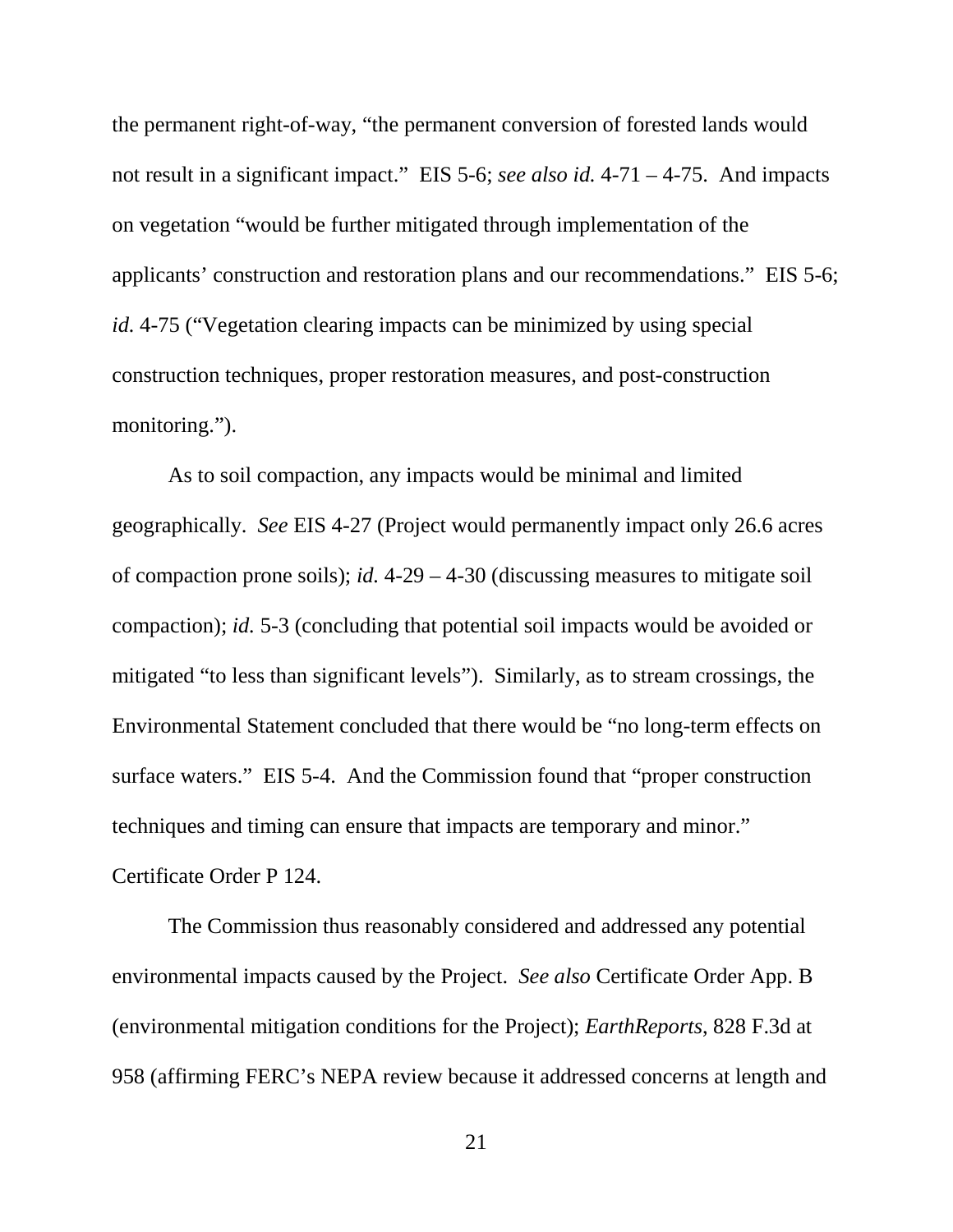made its authorization contingent on compliance with all applicable regulations and coordination with relevant agencies).

#### **IV. A Stay Will Substantially Injure Other Parties**

The Court must consider whether "a stay would have a serious adverse effect on other interested persons." *Va. Petroleum Jobbers Ass'n. v. FPC*, 259 F.2d 921, 925 (D.C. Cir. 1958). This Court has recognized that entities have a protected property interest in permits issued by the government. *See 3883 Conn. LLC v. Dist. of Columbia*, 336 F.3d 1068, 1074 (D.C. Cir. 2003) ("the permit holder has a substantial interest in the continued effect of the permit and in proceeding with a project without delay").

Enjoining the Commission-issued certificate and halting the Project, while the agency considers rehearing requests, would seriously jeopardize the availability of additional capacity needed to transport natural gas to Midwestern markets. *See, e.g.*, Certificate Order P 40 ("There is also no evidence that available capacity exists on other pipelines to provide the 885,000 [dekatherms] per day of service currently subscribed by the NEXUS shippers."). Such an outcome would harm not only the certificate holder, but also the eight project shippers that have executed long-term supply agreements with NEXUS, many of which are local distribution companies that supply natural gas to residential and small commercial customers. *See id*. P 9.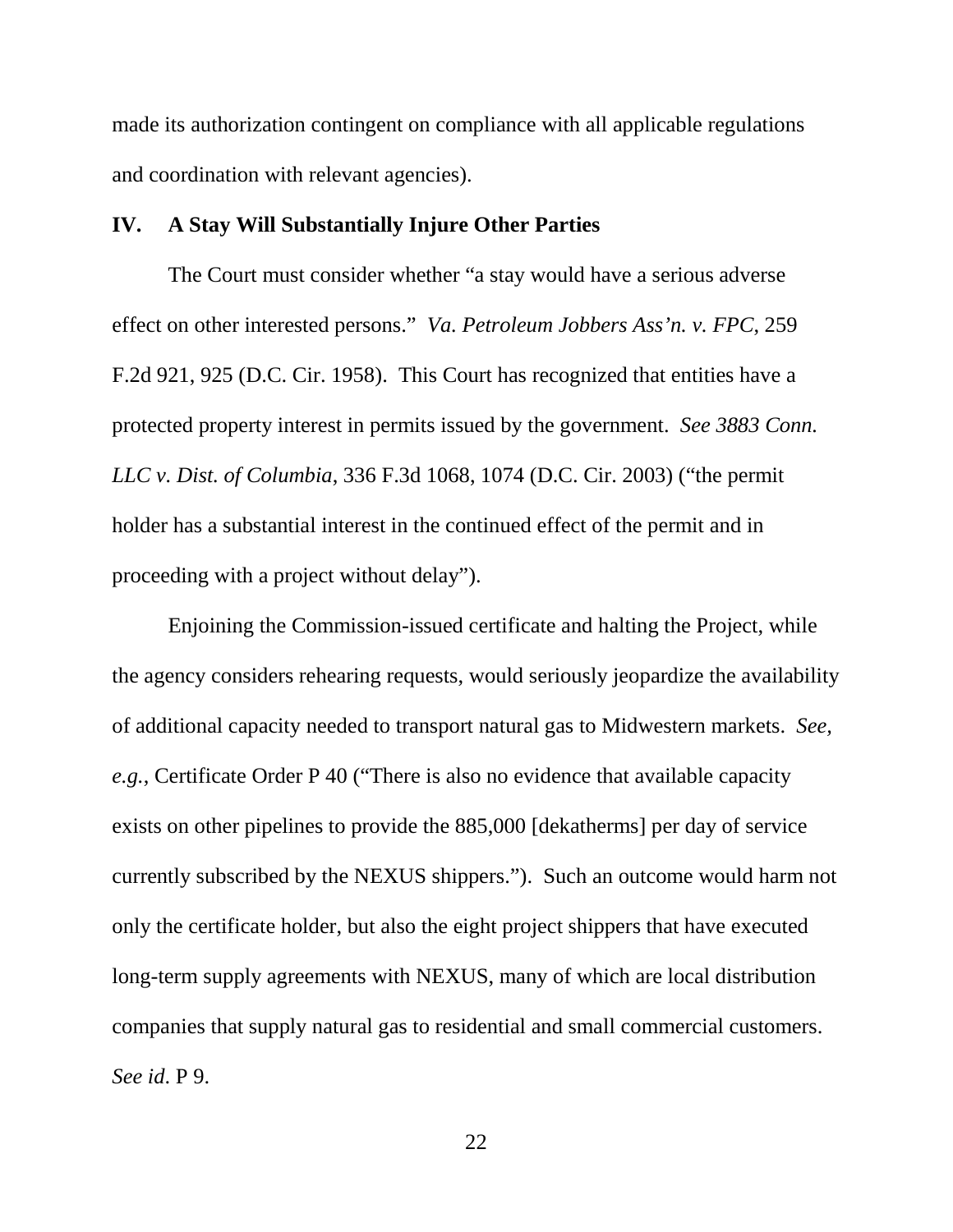#### **V. The Public Interest Does Not Favor A Stay**

The public interest is a "crucial" factor in "litigation involving the administration of regulatory statutes designed to promote the public interest*.*" *Va. Petroleum Jobbers*, 259 F.2d at 925. The Natural Gas Act charges FERC with regulating the interstate transportation and wholesale sale of natural gas in the public interest. *See, e.g., Columbia Gas Transmission Corp. v. FERC*, 750 F.3d 105, 112 (D.C. Cir. 1984). Because the Commission is the "presumptive[] guardian of the public interest," its views "indicate[] the direction of the public interest" for purposes of deciding a stay request. *N. Atl. Westbound Freight Ass'n v. Fed. Mar. Comm'n*, 397 F.2d 683, 685 (D.C. Cir. 1968); *see Myersville*, 783 F.3d at 1307-08 (Congress has entrusted FERC to determine if a certificate is in the public interest).

Here, a stay of the Project would not serve the public interest. The Commission found a strong showing of need in issuing the certificates to provide natural gas to meet the region's growing demand. *See* Certificate Order PP 33-51. A stay would frustrate these objectives.

As for the Commission's October 23 Tolling Order, affording the agency additional time to consider requests for rehearing, it neither creates final action nor evidences bad faith by the agency; Sierra Club's claims to the contrary are unfounded. *See* Mot. 2-9; *see also supra* pp. 9-12.

23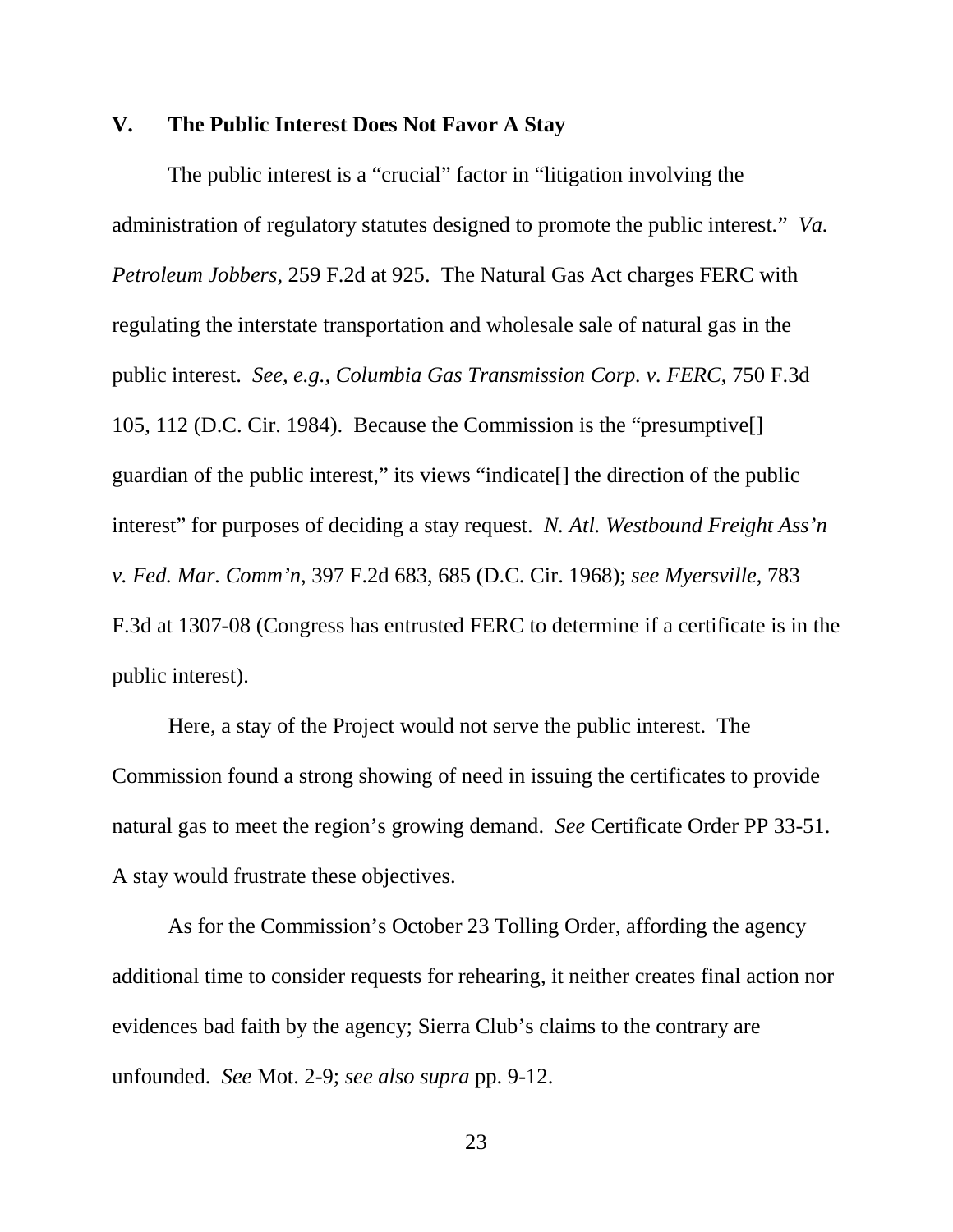## **CONCLUSION**

For the foregoing reasons, Sierra Club's emergency motion and petition for stay of pipeline construction should be denied.

Respectfully submitted,

James P. Danly General Counsel

Robert H. Solomon Solicitor

*/s/ Nicholas M. Gladd* Nicholas M. Gladd Attorney

For Respondent Federal Energy Regulatory Commission November 16, 2017 Washington, D.C.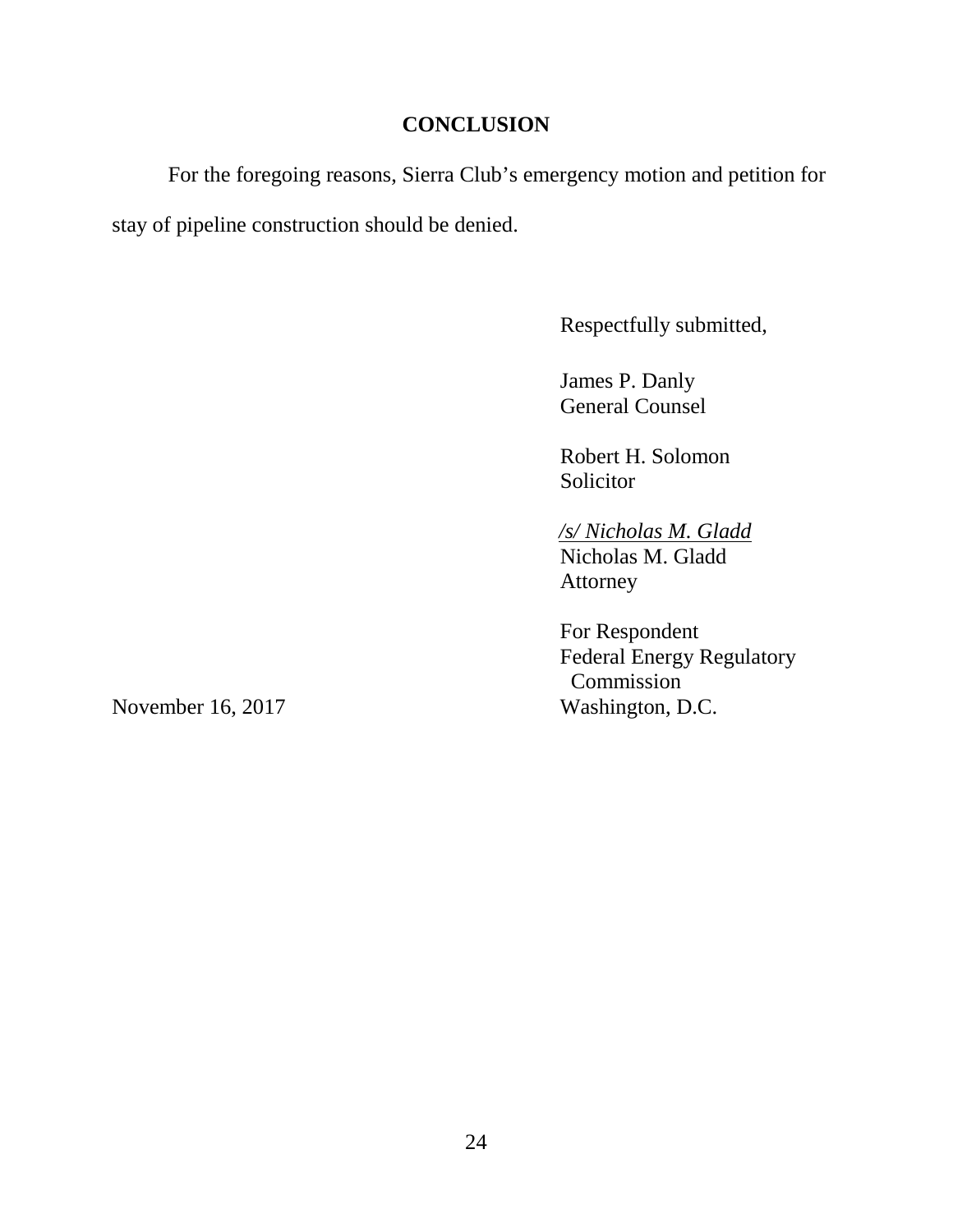#### **CERTIFICATE OF COMPLIANCE**

Pursuant to Fed. R. App. P. 32(g) and Circuit Rule 32(e), I certify that this motion complies with the type-volume limitation of the Court's November 14, 2017 order in this case because this motion contains 5,195 words.

I further certify that this motion complies with the typeface requirements of Fed. R. App. P. 32(a)(5) and the type style requirements of Fed. R. App. P. 32(a)(6) because this motion has been prepared in Times New Roman 14-point font using Microsoft Word 2013.

> */s/ Nicholas M. Gladd* Nicholas M. Gladd Attorney

Federal Energy Regulatory Commission Washington, D.C. 20426 Tel.: (202) 502-8836 Fax: (202) 273-0901 Email: [Nicholas.Gladd@ferc.gov](mailto:Nicholas.Gladd@ferc.gov)

November 16, 2017